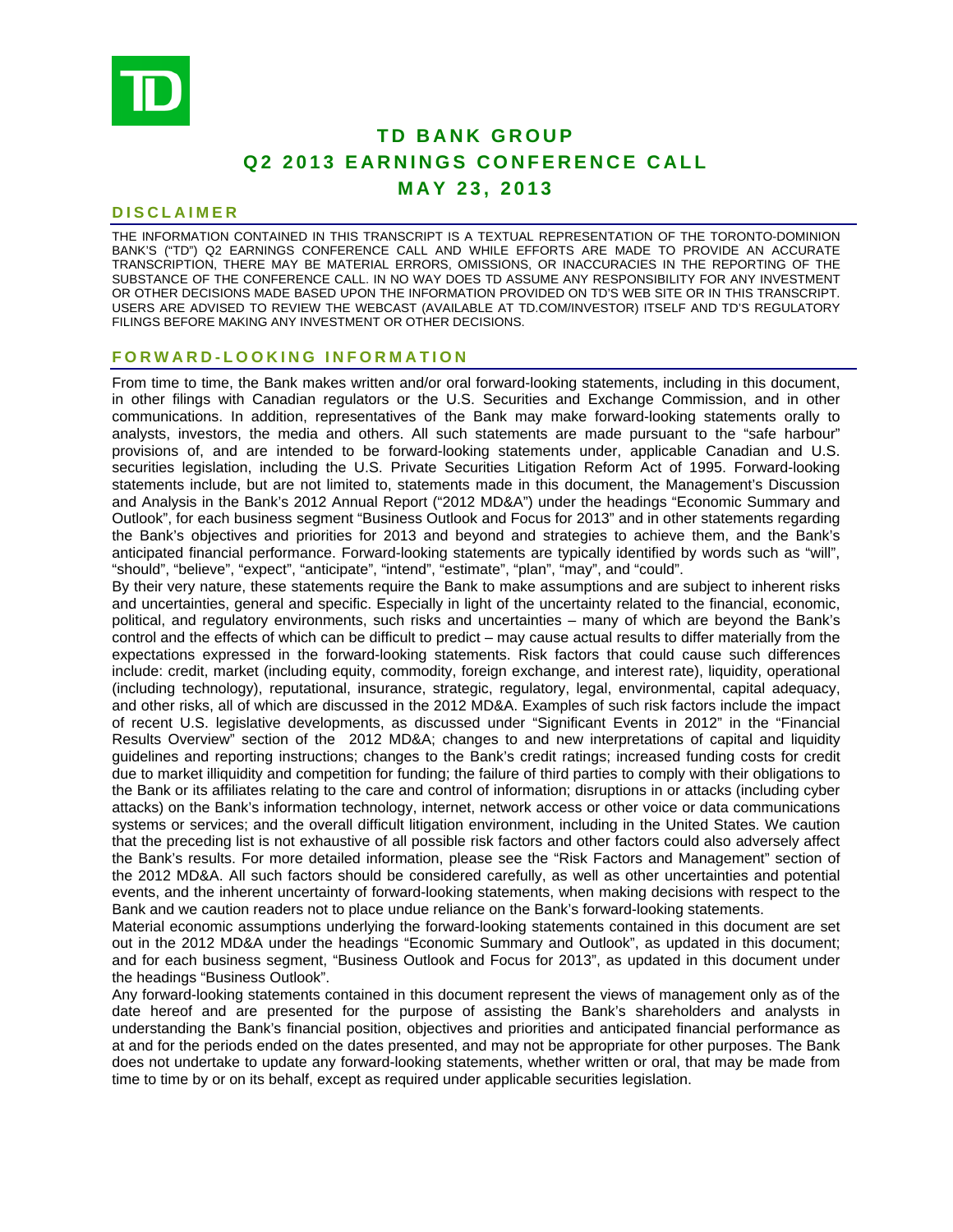## **CONFERENCE CALL PARTICIPANTS**

**Ed Clark**  *TD Bank Group – Group President & CEO* 

**Colleen Johnston**  *TD Bank Group – CFO & Group Head, Finance* 

**Mark Chauvin**  *TD Bank Group – Group Head & Chief Risk Officer* 

**Bharat Masrani**  *TD Bank Group – Group Head, US P&C Banking* 

**Tim Hockey**  *TD Bank Group – Group Head, Canadian Banking, Auto Finance, and Credits Cards* 

**Bob Dorrance**  *TD Bank Group – Group Head, Wholesale Banking* 

**Rudy Sankovic**  *TD Bank Group – SVP, Investor Relations* 

## **CONFERENCE CALL PARTICIPANTS**

**Peter Routledge**  *National Bank Financial – Analyst* 

**John Aiken**  *Barclays – Analyst* 

**André-Philippe Hardy**  *RBC Capital Markets – Analyst* 

**Michael Goldberg**  *Desjardins Securities – Analyst* 

**Jason Bilodeau**  *TD Securities – Analyst* 

**John Reucassel**  *BMO Capital Markets – Analyst* 

**Darko Mihelic**  *Cormark Securities – Analyst* 

**Robert Sedran**  *CIBC – Analyst* 

**Steve Theriault**  *BofA Merrill Lynch – Analyst* 

**Sumit Malhotra**  *Macquarie Capital Markets – Analyst* 

**Gabriel Dechaine**  *Credit Suisse – Analyst* 

**Mario Mendonca**  *Canaccord Genuity – Analyst*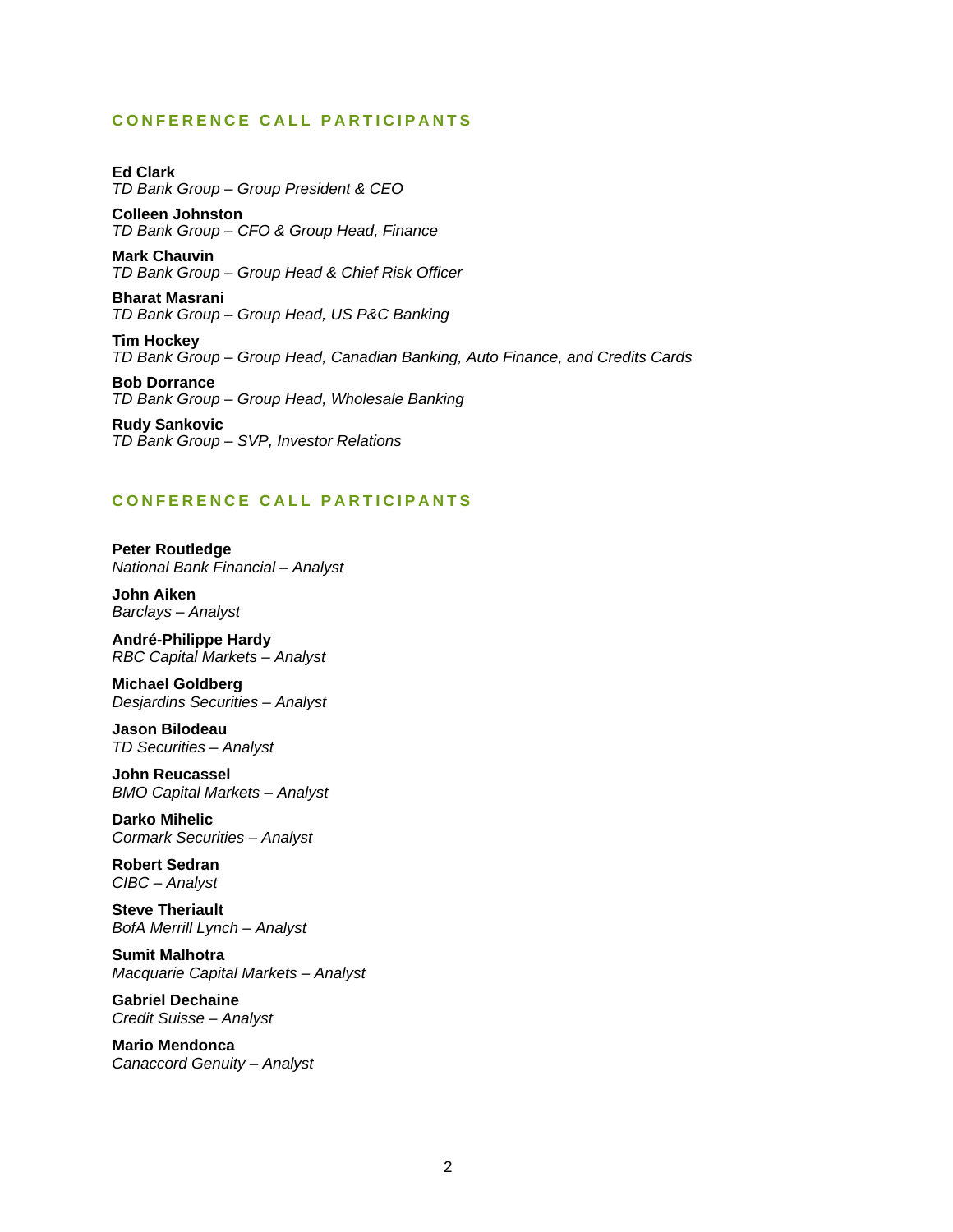## **PRESENTATION**

### **Rudy Sankovic – TD Bank Group – SVP, Investor Relations**

Good afternoon and welcome to TD Bank Group's second quarter 2013 investor presentation. My name is Rudy Sankovic. I am the head of Investor Relations for the Bank. We'll begin today's presentation with remarks from Ed Clark, our CEO, after which Colleen Johnston, the Bank's CFO, will present second quarter operating results. Mark Chauvin, our Chief Risk Officer, will then offer comments on credit quality. We will then entertain questions from those present in the room and pre-qualified analysts and investors on the phone. Also here today to answer your questions are Tim Hockey, Group Head, Canadian Banking, Auto Finance and Credit Cards; Mike Pedersen, Group Head, Wealth, Insurance and Corporate Shared Services; Bharat Masrani, Group Head, US P&C Banking; and Bob Dorrance, Group Head, Wholesale Banking. Please turn to slide 2.

At this time I'd like to caution our listeners that this presentation contains forward-looking statements. There are risks that actual results could differ materially from what is discussed and that certain material factors or assumptions were applied in making these forward-looking statements. Any forward-looking statements contained in this presentation represent the views of management and are presented for the purpose of assisting the Bank's shareholders and analysts in understanding the Bank's financial position, objectives and priorities and anticipated financial performance. Forward-looking statements may not be appropriate for any other purposes. I'd also like to remind listeners that the Bank uses non-GAAP financial measures to arrive at adjusted results to assess each of our businesses and to measure the Bank's overall performance. The Bank believes that adjusted results provide the reader with a better understanding of how management views the Bank's performance. Ed will be referring to adjusted results in his remarks. Additional information on items of note, the Bank's reported results and factors and assumptions related to forward-looking information are all available in our Q2 2013 Report to Shareholders.

With that, let me turn the presentation over to Ed.

### **Ed Clark – TD Bank Group – Group President & CEO**

Thank you, Rudy, and welcome everyone. And thank you all for joining us here today. Colleen's going to be up shortly to review our second quarter results in detail, but I thought I would start by sharing my thoughts on how we're doing and how the second half of the year is shaping up. First, I should note there have been several milestone events since the first quarter and I'd like to take a moment just to remark on them. We closed the Target and Epoch acquisitions in March and I would like to welcome members of both teams to TD. We are absolutely delighted that they're with us. We also announced our plans for the CEO succession, and as I said at the time, and I still really think, it's terrific, I couldn't be more pleased with the choice of my successor, and frankly, the process itself which has underscored our commitment to continuity with change.

Now, to the quarter. Earnings were up 6% on a year-over-year basis. For the first half of the year, earnings were up 7% and earnings per share were up 6%, in my view, a pretty good result. Our Canadian retail bank had a good quarter. Earnings increased by 5%, driven by healthy volume growth in business banking, improved credit performance and good expense management. The underlying results were even stronger, with growth closer to 9%. Colleen's going to go into that in more detail. For the first half of the year earnings were up 8% and we would expect similar year-over-year growth in the second half, a very good result, given the environment in which we're operating. Wealth also had a good quarter as well as a good first half.

On a year-to-date basis, earnings were up 8% including Epoch expenses, and 11% excluding expenses associated with Epoch. The business is carrying good momentum into the second half of the year thanks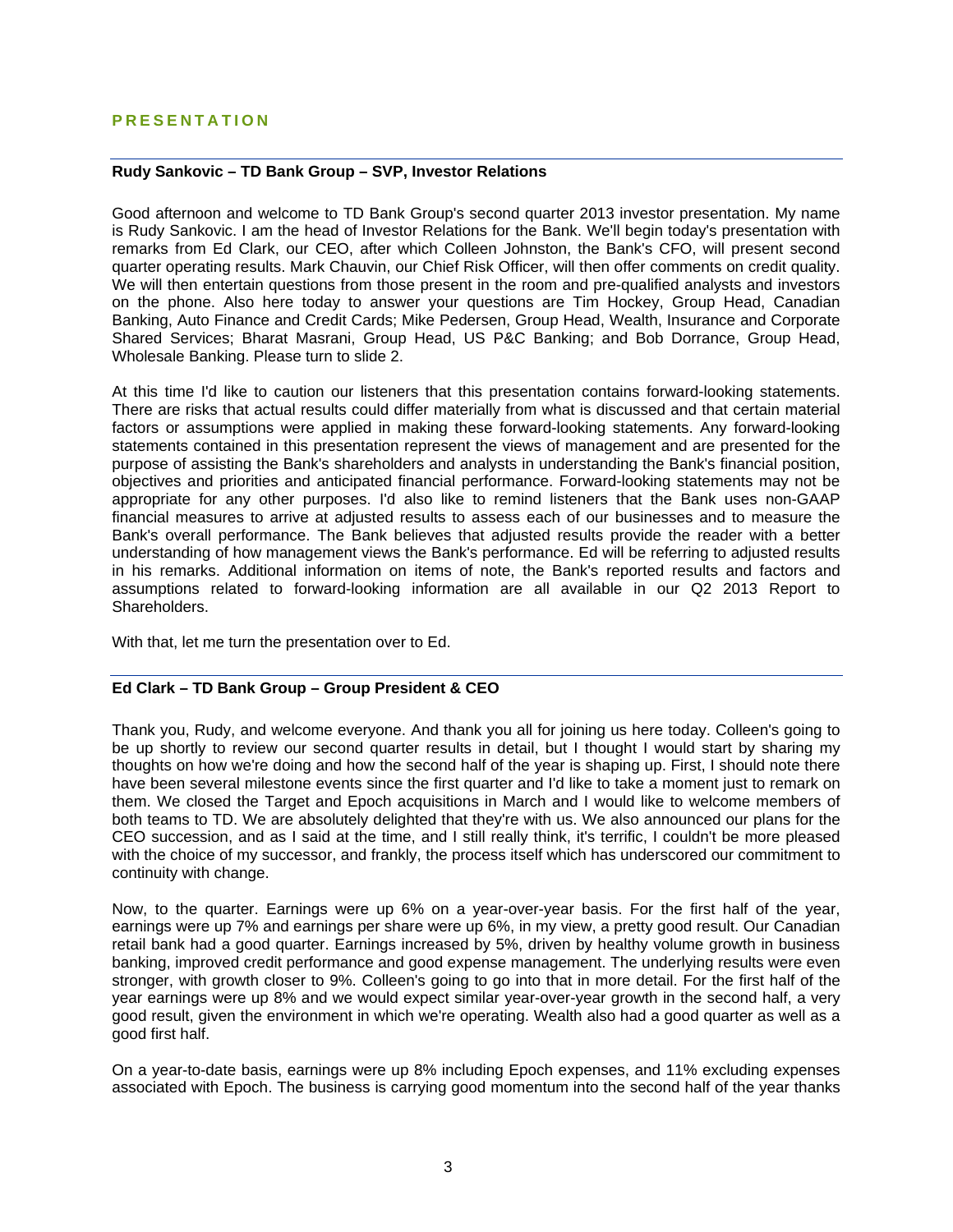to excellent in-flows in our advice and asset management businesses. Epoch will be relatively neutral to earnings in 2013 and will be accretive to the Bank in 2014.

It was a tougher picture in Insurance, as continued good premium growth was not sufficient to compensate for increased claims due to a severe winter. Insurance earnings grew 2% in the first half. We expect good premium growth in Insurance even with slowing creditor insurance, but the business faces increased uncertainty, including the impact of past and future Ontario auto reforms. In view of this, the 7 to 10% growth we previously expected to achieve relative to 2012 normalized earnings of CAD600 million may be difficult to achieve.

Our US Bank performed well in the second quarter. In fact, it was a record quarter. Although margins remain under pressure, loan and deposit growth continued to be strong. For the first half of the year, US Personal and Commercial Banking delivered 11% earnings growth, buoyed by strong organic loan and deposit growth, higher fees, the addition of Target and increased security gains as we restructure our balance sheet to better manage our capital and our interest rate duration. We also continued to invest in the future and are opening new stores in our higher growth markets like Boston, South Florida and New York. In fact, we recently opened our 100th store in New York City. The operating environment in the United States remains challenging, with low interest rates likely to keep margins under pressure for the rest of the year and beyond. The good news is that our strong volume growth has been able to offset most of this compression, leaving us in a very strong position should rates rise. Overall, we delivered \$779 million in earnings in US dollars in the first half of the year and we are on course to match that level of earnings in the second half of the year, a very positive outcome given the operating environment.

Our Wholesale Bank also posted strong second quarter results, with trading revenues recovering from last quarter's results. Wholesale delivered 18% ROE in the first half of the year, in line with our 15 to 20% target range. We expect to maintain ROEs at this level. The second half growth will likely be less on a year-over-year basis because of non-recurrence of one-time security gains at the end of last year.

So, it was a solid quarter overall, and together with our strong performance in the first quarter led, as I said earlier, to total Bank earnings of 7% for the first half of the year and 6% EPS growth. These results are exactly where I thought we would be at this point of the year, which is to say, working hard to get into the bottom end of our 7 to 10% medium-term target for adjusted EPS growth.

Most of our challenges are familiar to you. We've talked about them quite a bit. The fundamentals of our businesses are strong but we continue to face headwinds from slower loan growth in Canada and low interest rates globally. In Canada, the slowing housing market has raised concerns about the possibility of a more dramatic correction. As you know, for several years we were worried about the housing market and the risks that Canada was running. We spoke publicly about those concerns. But the government has responded with a number of reforms, which are having an impact. In my opinion, given the structure of Canadian lending, Canadians do not need to worry that we will see the type of meltdown that has occurred in other countries. We may see some softening in prices, but this would be a good thing, not a prelude to a major correction.

Our views on the global economy have not changed materially from last quarter. On the positive side, economic fundamentals in the United States continue to improve. The main impediment to growth appears to be the speed and nature of the withdrawal of fiscal stimulus. Debate has actually now opened up on how and when to withdraw some of the monetary expansion. All of this is very good news. At the same time, the rest of the world looks no stronger. Europe is mired in a recession, Asian growth seems more modest and Japanese attempts to re-stimulate their economy through monetary stimulation have set off further downward pressure on interest rates and currency values. Canada is affected by these competing global forces, and in our view is likely to under-perform the United States in the next few years. For TD, we have to assume, despite the discussion that's going on about where interest rates are going, that for our purposes of running the business, that interest rates do not rise soon and, therefore, that we will continue to face downward pressure on margins for at least one more year.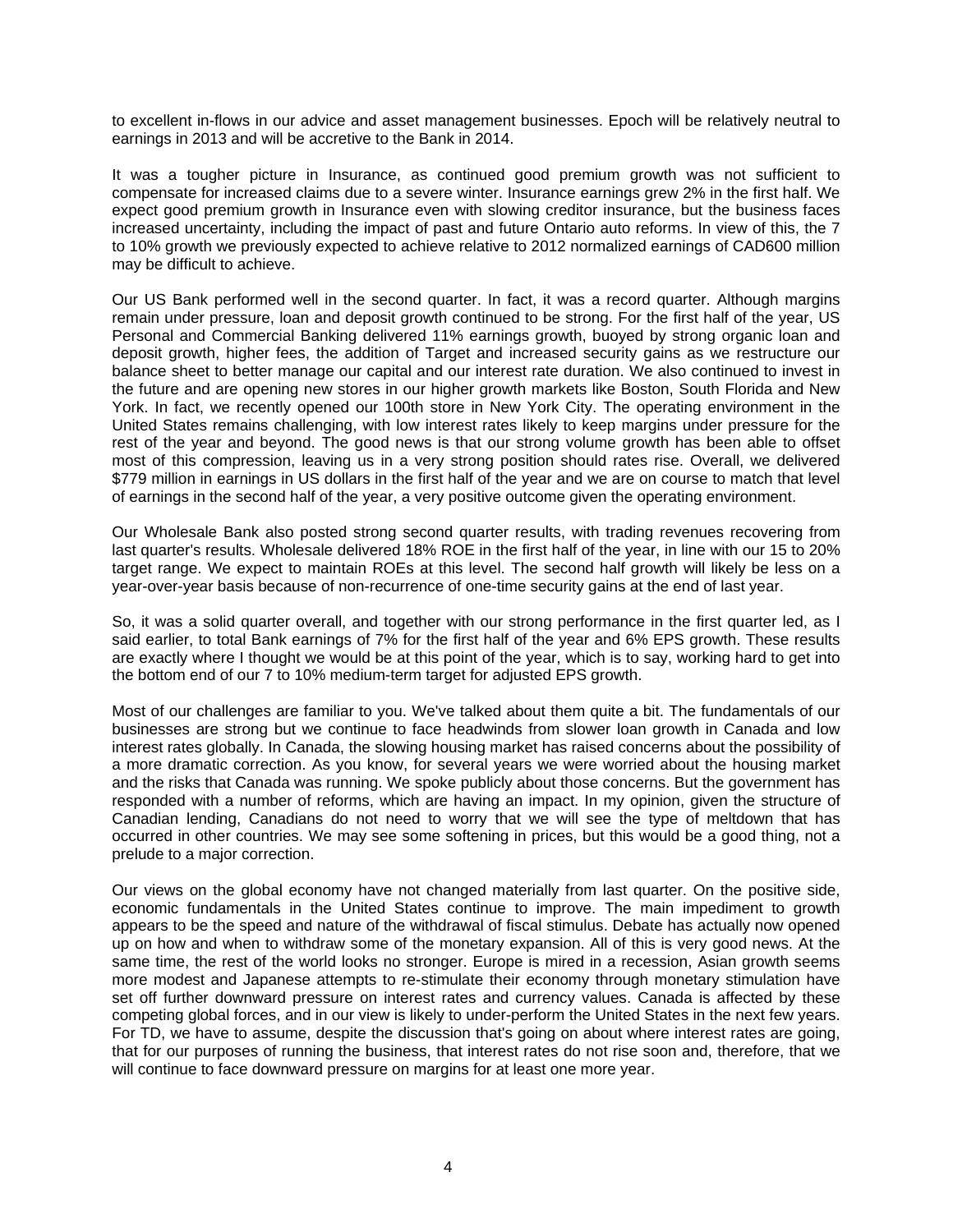That's why, despite the good performance we recorded in the first half of the year, we are continuing to focus on expense management. The operating environment has changed in the last couple of years and we have changed with it. Finding current-year cost savings is not enough. We continue to focus on more permanent cost reductions. We are carefully reviewing all opportunities on this front. At the same time, we have to manage expense growth carefully. Total Bank adjusted expense growth, excluding acquisitions and FX, was 3% in the second quarter, our target, as you know, for the year. We are determined to meet that target. We expect to grow expenses, measured on the same basis, by less than 3% in the second half of the year, and we are committed to reducing that growth rate still further in 2014, while still investing in future growth initiatives.

Let me talk about capital. As of April 30th, our Basel III Common Equity Tier I ratio was 8.8% or 8.5% excluding the impact of the CVA reprieve that OSFI granted in December. This ratio was unchanged from the first quarter, a truly remarkable result, given that we absorbed the Target and Epoch acquisitions in that quarter. As we indicated to you last quarter, we have been working towards articulating a capital allocation strategy. In a world of growing capital requirements, it is important to review all uses of capital, current or potential, to ensure that it is being used optimally. We got some clarity on the regulatory framework, which we needed in order to develop our strategy. OSFI has now clarified the D-SIB rules. With that framework in place and in view of our demonstrated ability to generate capital, we are now allocating roughly CAD1 billion to repurchase 12 million of our common shares. As we monitor our capital growth going forward, we will continue to review how we can best deploy any future growth in excess capital – including, potentially, additional share buybacks – to maximize shareholder returns while growing our franchise.

To wrap up, our businesses delivered a solid performance in the first half of 2013. We continue to face the headwinds that we've identified previously. But our focus at TD is always on the medium-term build of a great franchise. That is our core business model and that is the essence of our culture. That's why we will continue to invest in the future even as we look for permanent cost savings in the present. And that's why I remain confident that we'll continue to deliver on our vision of being the Better Bank.

With that, let me turn it over to Colleen.

## **Colleen Johnston – TD Bank Group – CFO & Group Head, Finance**

Thanks very much, Ed, and good afternoon, everyone.

Please turn to slide 4. Our results in the second quarter were solid, with adjusted EPS of CAD1.90, up 4% year-over-year, and total Bank adjusted net income of CAD1.8 billion, up 6% from last year. Retail adjusted earnings of CAD1.6 billion were up 5% from last year and Wholesale net income was CAD220 million, up 12%. The Corporate segment had a loss of CAD26 million. It was a solid result in a challenging environment.

Please turn to slide 5. This slide presents our reported and adjusted earnings this quarter, with the difference due to three items of note. None of these are new this quarter.

Please turn to slide 6. Canadian P&C delivered a good quarter, with adjusted net income of CAD877 million, up 5% year-over-year. Excluding the MBNA credit mark release and one extra day last year, revenue grew by 4% and net income grew by 9%. Loan and deposit growth were good this quarter. Real estate secured lending volumes were up 4% versus last year and we maintained our leadership position in this category. Business lending growth was strong, up 14%. Retail deposits increased 5% and business deposit growth was 8%.

Credit performance continues to be strong, with PCL in personal banking down CAD52 million from last year, primarily due to better credit performance, enhanced collection strategies and low bankruptcies. Business banking PCLs were CAD23 million higher due to a provision for a single client.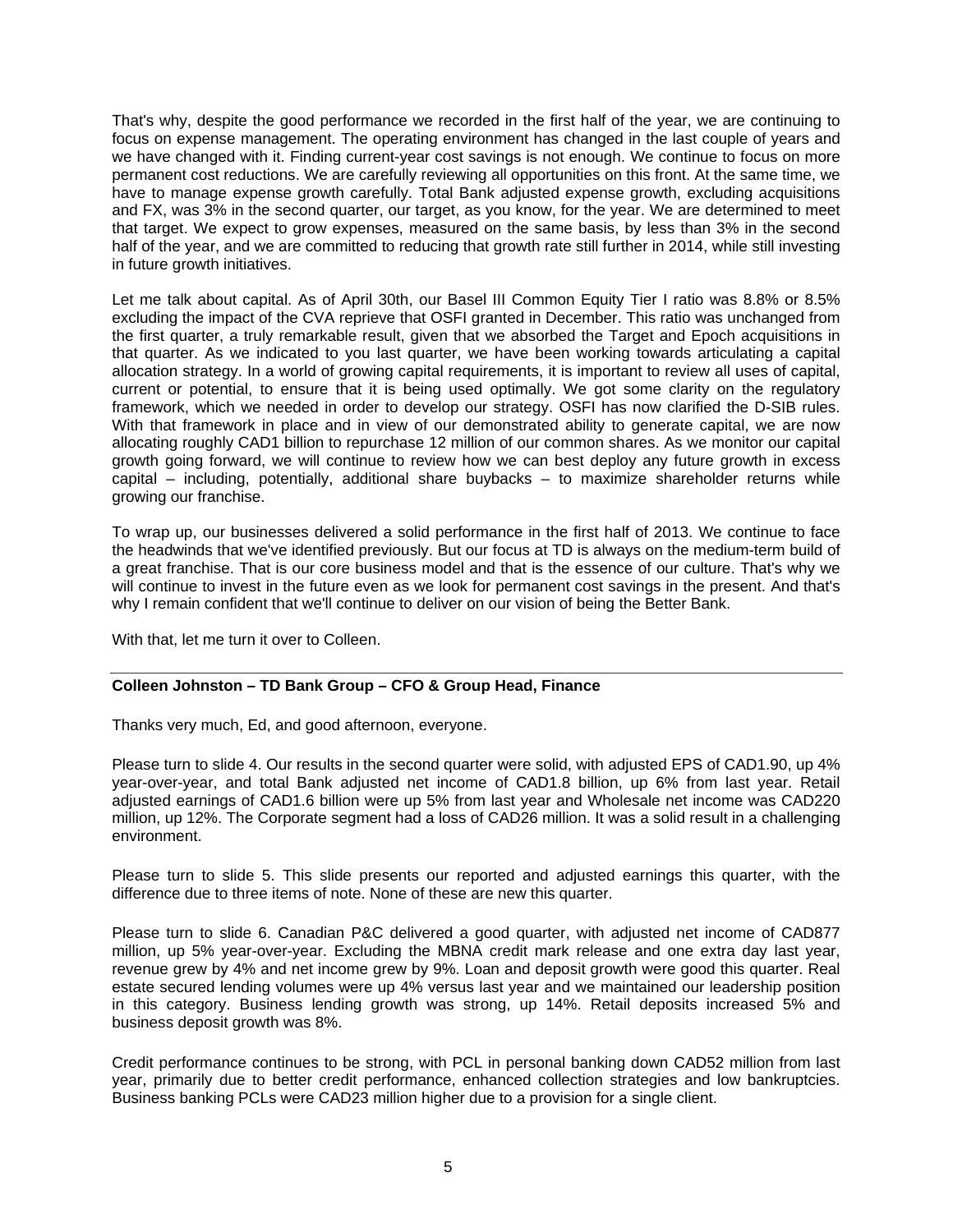Adjusted expense growth was 1% year-over-year as volume growth, merit increases and investment in the business were largely offset by broad-based productivity gains.

NIM was stable versus Q1, up 1 basis point sequentially due to seasonal factors. Our expectation remains that NIM will decline by 1 to 2 basis points per quarter. For the first half of 2013, earnings increased by 8%, which was within our expected range. We expect similar year-over-year growth in the second half, a very good result.

Please turn to slide 7. It was a solid quarter for our Wealth and Insurance businesses, with good underlying growth fundamentals in both businesses. Wealth earnings were up 2% year-over-year due to strong fee income driven by good growth in client assets and market appreciation. We closed the Epoch acquisition in the quarter. Excluding certain upfront costs related to Epoch, earnings grew 8%. We expect that Epoch will be relatively neutral to 2013 earnings but accretive in 2014.

Insurance earnings were down 6% versus last year. The most significant factor was higher current-year claims from a more severe winter. Wealth and Insurance expenses increased by 9% versus last year, primarily due to Epoch integration costs, higher variable compensation and increased project spend, partially offset by decreased expenses from the sale of the US insurance business and productivity initiatives.

The contribution from TD Ameritrade was CAD53 million, up CAD6 million or 13% from last year. This quarter, TD Wealth and TD Ameritrade collectively passed the CAD1 trillion mark in consolidated assets, reflecting TD's market leadership in wealth management in North America. We expect a very good year for the Wealth business driven by continued client asset growth and prudent expense management. In Insurance, we expect continued good premium growth, although the business faces increased uncertainty including the impact of past and future Ontario auto reforms and lower demand for credit-related insurance products. It is possible that our previous guidance of 7 to 10% growth off normalized 2012 earnings of CAD600 million may be difficult to achieve.

Please turn to slide 8. The US Personal & Commercial bank results were good – a new record, in fact, with adjusted net income of USD 392 million, up 9% from last year. The increase was primarily due to strong loan and deposit volume growth, improved credit quality, and a lower effective tax rate due to higher levels of tax advantaged investments, partially offset by lower margins. During the quarter we completed the acquisition of the Target credit card portfolio. Revenue and PCL related to Target are reported on a gross basis in the income statement. Non-interest expenses include TD's operating expenses related to the business and amounts due to Target under the credit card program agreement and represent TD's net share. Revenue increased by 7% year-over-year due to the inclusion of credit card revenue from Target, strong organic loan and deposit and fee growth, offset by lower margins. Excluding Target, average loans were up 14% year-over-year, with a 22% increase in personal loans and a 9% increase in business loans. We added CAD6 billion in Target credit card outstandings this quarter. Average deposits were up 10%.

Our net interest margin was up by 39 basis points from last quarter, primarily due to the mid-quarter Target acquisition. If you exclude Target, our NIM was comparable to last quarter. The drivers of the NIM were very similar to the factors discussed in Q1. We expect our margins, excluding Target and accounting noise, to continue to compress in the 5 to 7 basis point range per quarter. Low interest rates, shortened duration, security sales and the competitive loan environment will continue to exert downward pressure. Excluding Target, PCL was down versus the same quarter last year, primarily due to improved credit quality of commercial loans and lower provisions related to acquired credit-impaired loans. Adjusted expenses were up 10% versus last year, due entirely to increased expenses related to Target. This is a good outcome, given our current level of investment. Excluding Target, expenses were down. All in, a good result for our US business. For the second half of 2013, we're on course to deliver earnings at a level consistent with the first half.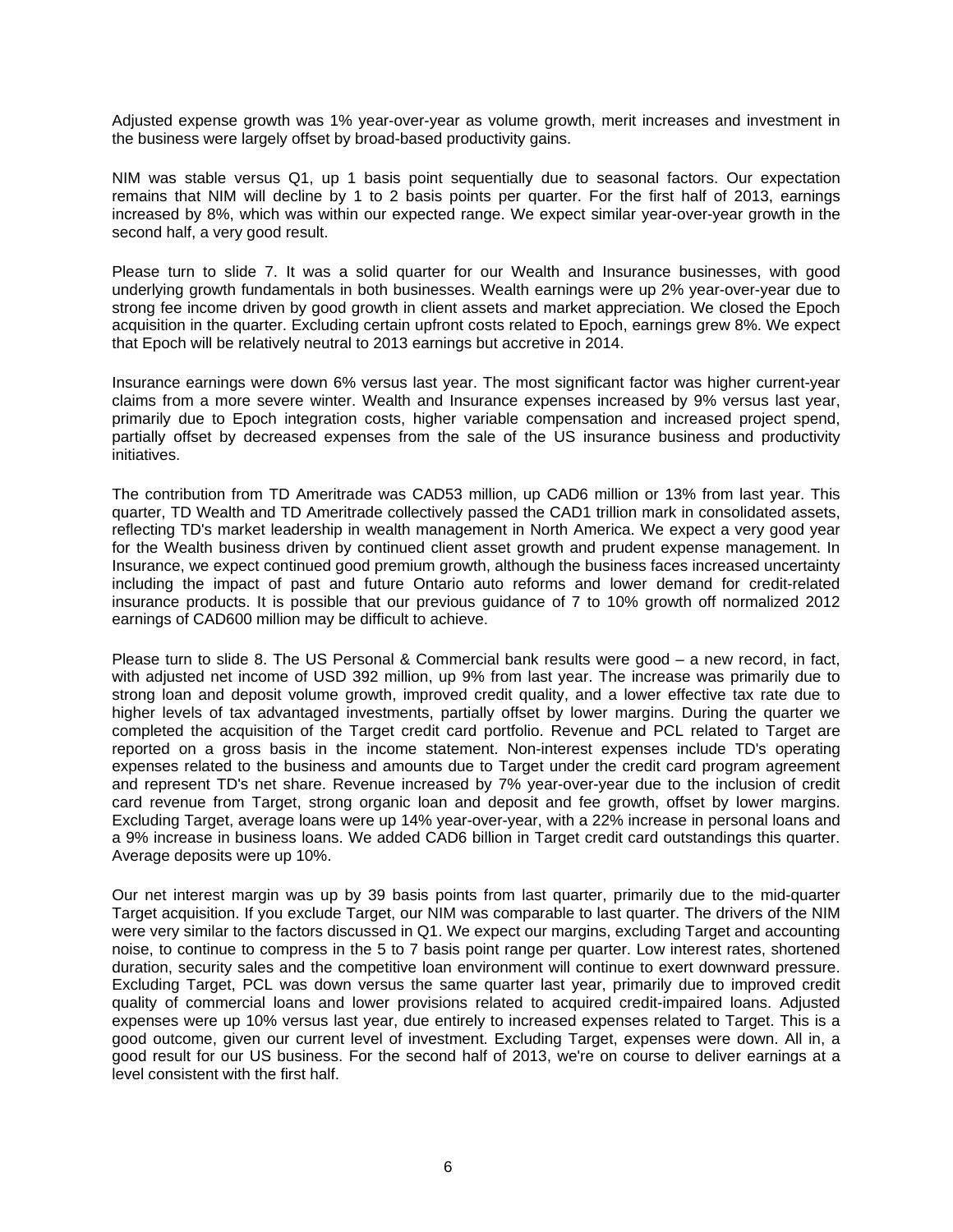Please turn to slide 9. Wholesale delivered solid results across our franchise businesses. Net income of CAD220 million was up 12% compared to the same period last year, due to higher trading-related revenue and lower non-interest expenses, partially offset by higher taxes. Trading-related revenues were CAD353 million in the quarter on higher fixed income and credit trading activity. This is ahead of our normalized expectation, which remains at CAD300 million per quarter. Non-interest expenses were down 2% compared to last year, mainly due to lower variable compensation. Annualized ROE for the quarter was 20.9%, above our ROE target range of 15 to 20%.

Please turn to slide 10. The Corporate segment posted an adjusted loss of CAD26 million in the quarter. Results were in line with last year. Higher net Corporate expenses were partially offset by favorable other items. A general allowance release of CAD19 million after tax was included in the Corporate segment this quarter.

Please turn to slide 11. We remain focused on the rate of expense growth across the Bank and are pursuing initiatives that will permanently improve productivity. We continue to target core expense growth of less than 3% for 2013. This excludes the impact of acquisitions and FX. We are on track to meet this goal. We are making progress on managing expense growth. Q2 core expenses increased 3% from last year, after absorbing higher pension costs, increased merit and investments in the business. On this basis, Canadian P&C posted 1% expense growth, while expenses in US P&C and Wholesale declined versus last year. For 2014, we are targeting core expense growth at an even lower rate and our planning process is well underway.

Please turn to slide 12. Our Basel III Common Equity Tier 1 ratio was 8.8% in the second quarter. Our capital ratio was unchanged from last quarter after closing the Target and Epoch acquisitions. Our capital position also includes the OSFI reprieve on the implementation of the CVA add-on charge described last quarter. In view of our demonstrated ability to generate capital, we've announced a 12 million share buyback program, which translates to roughly CAD1 billion in capital. Overall, we remain well positioned for the evolving regulatory and capital environment.

Please turn to slide 13. We've had a number of requests from analysts and investors to provide more color on two key areas – first, the impact to NII of security sales in the US, and second, our NII upside to future interest rate increases. As you can well imagine, there are many assumptions, variables and complexities in our NII models which we do not intend to disclose in detail. However, I will provide you with a simplified view to give you a sense of the upside to rising rates and to demonstrate that it doesn't take a big change in rates to have a fairly big impact on our NII.

As I outlined last quarter, we started a program to shorten the duration of our balance sheet and to position TD for an increase in interest rates. This strategy also locks in a portion of the unrealized gains that are part of our capital under Basel III. We are currently triggering securities gains of CAD60 million to CAD80 million per quarter by selling longer-dated securities from our investment portfolio. Selling these securities triggers a gain, but results in the proceeds being reinvested in lower-yielding short-term securities, which puts pressure on future NII.

On the NII upside, the simplest way to think about it is to segment TD's total non-maturity deposit base of CAD275 billion into fixed and floating balances. We have approximately CAD150 billion in float rate deposits which would be quite sensitive to an increase in short rates. A 25 basis point increase in short rates would increase NII by roughly CAD200 million per year, assuming a portion of the rate increase goes back to the customer. The other CAD125 billion of deposits are in fixed rate instruments. These deposits would re-price gradually over a period of time. For every 25 basis point increase in long rates, our NII pick-up would be approximately CAD100 million per year. Taken together, a 25 basis point increase in interest rates on our CAD275 billion in deposits could drive an NII increase of approximately CAD300 million per year – significant upside when rates rise.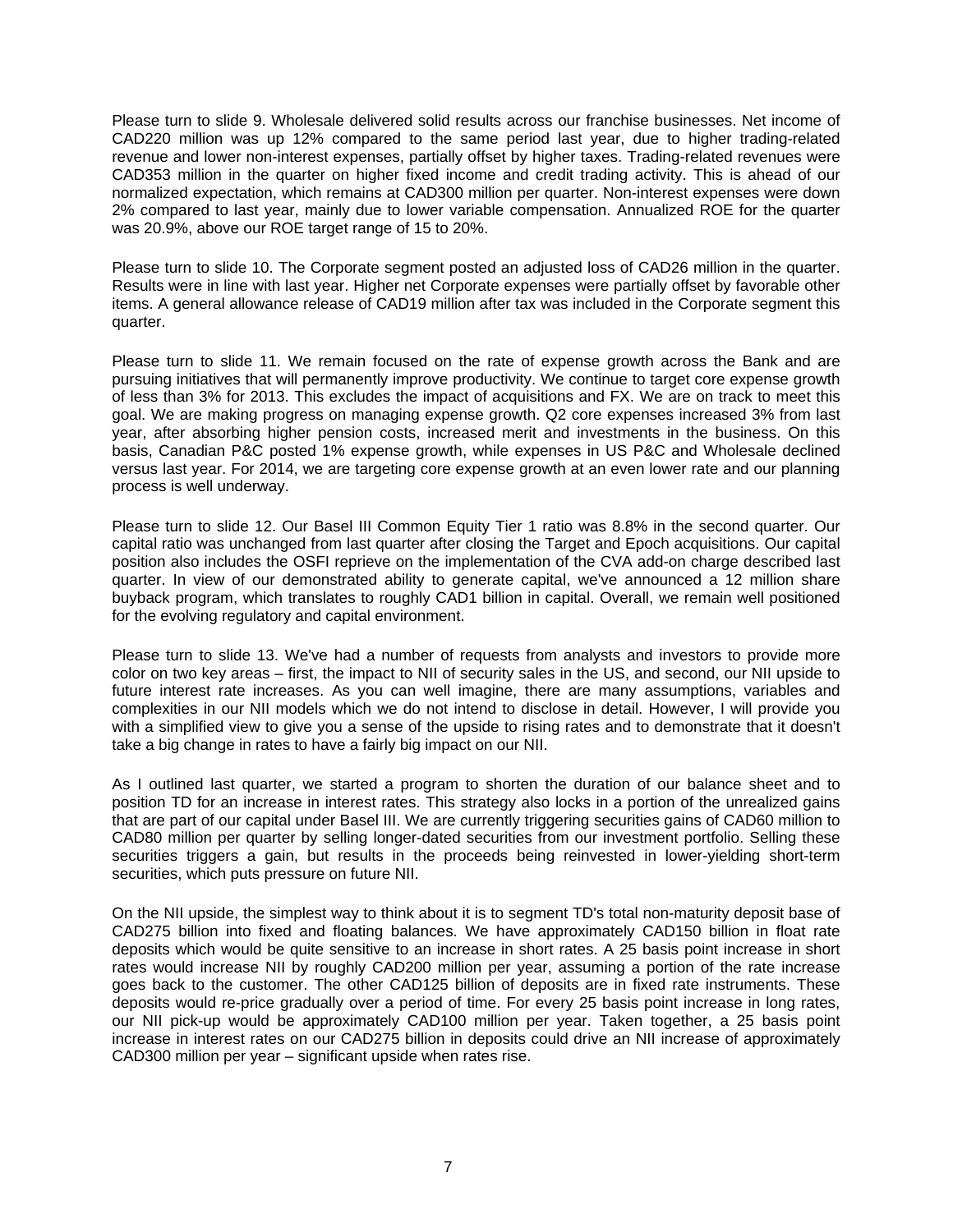This is an overly simplistic way of looking at the upside, but it does provide you with a way to think about rate impacts. Having said all of this, we are not assuming a rate increase any time soon. Our financial plans assume zero rate increases for at least the next two years, which we believe is a prudent way to run the Bank. In the US, NIM may compress a bit more, but strong volume growth will help offset this negative impact. Revenues should continue to grow as fee income, asset sales and balance sheet optimization, including asset acquisitions, will fuel growth. We believe that these actions balance the benefits of reduced capital volatility and interest rate upside with near-term pressure on NII.

With that, I will turn it over to Mark.

### **Mark Chauvin – TD Bank Group – Group Head & Chief Risk Officer**

Thank you, Colleen, and good afternoon, everyone.

Please turn to slide 14. Once again, this quarter was quite strong from a credit perspective. Excluding the impact of the Target acquisition, Bank-wide PCL rates remained stable quarter-over-quarter, representing the lowest rates experienced in more than five years. In Canada, while we continue to closely monitor the high level of consumer indebtedness and the residential real estate market, we're not seeing any concerning trends in our credit metrics. To the contrary, during the quarter, gross impaired loans declined in each of the personal credit portfolios. Delinquency improved across the board. Canadian credit cards continued their positive momentum, leading to a further reduction in loss rates. And commercial and wholesale loss rates remained at historically low levels. To sum up, credit quality of the Canadian personal, commercial and wholesale credit portfolios remains very strong.

Turning to the US, we are seeing continued improvement in the legacy portfolios, as evidenced by a reduction in loss rates when adjusted for the Target acquisition and the normal course buildup of reserves for the growing indirect auto portfolio. Key portfolio highlights include: the quality of residential mortgage originations remains strong; while we experienced some lumpiness in commercial impaired formations during the quarter, the improving trend remains on track; and, the acquired portfolios continue to perform well within our expectations.

Now, I'll turn the presentation back to Rudy.

## **QUESTION AND ANSWER**

### **Rudy Sankovic – TD Bank Group – SVP, Investor Relations**

Great. Thanks, Mark.

We'll now open it up for questions.

### **Peter Routledge – National Bank Financial – Analyst**

Question, Colleen, on interest rate sensitivity. I appreciate your disclosure, and you also have a line in the supp pack where you show the impact of a 100 basis point rise in rates on net income. And that number has gone from something near zero to around 4%, let's say, which is not massive but it strikes me as somewhat uncharacteristic of TD and TD's asset and liability management principles. Maybe can you talk about how you're thinking about that sensitivity? I'm not suggesting it's a bad thing – it's just different from where TD was traditionally on that issue.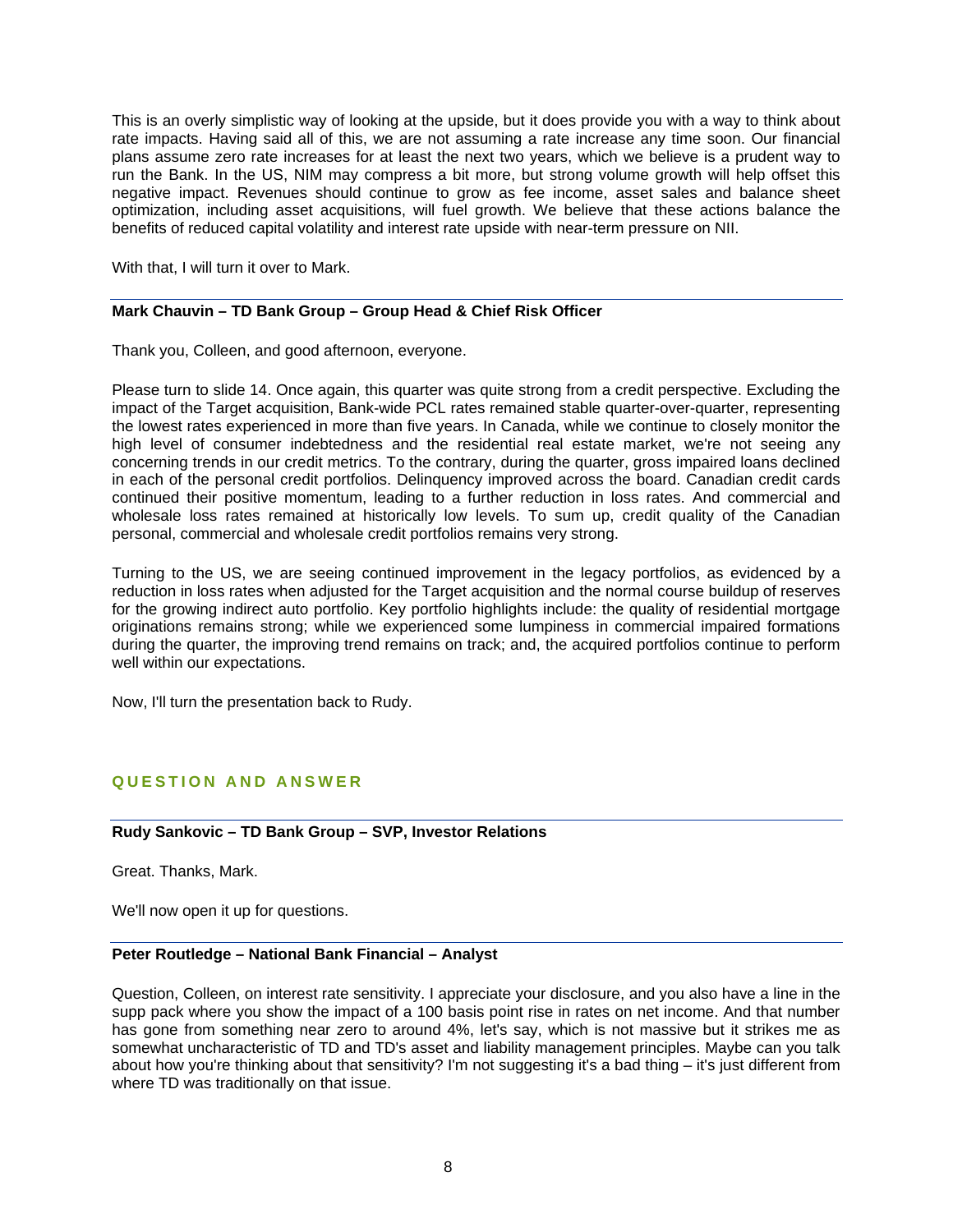And, two, how high could that number get? It's CAD 262 million now in your supp pack. How much higher could that get before you start to pull back?

## **Colleen Johnston – TD Bank Group – CFO & Group Head, Finance**

Peter, I'm going to start off, just to respond to your question about the supp pack and then Ed's going to talk about the broader philosophy. The numbers in the supp pack are really not representative of what would happen in the case of a rate change. And they really assume that when rates move, everything moves up. In fact, customer rates move at the same rate and, obviously, market rates move.

So, it's not really a helpful number in terms of simulating what would happen with rate increases. And obviously, it doesn't model in all the other variables around customer behavior, et cetera. So the models that we have internally, and again the many variants of that, give you, I think, a little bit more of an idea of, again in this case, what we're modeling, 25 basis points.

Having said that, that isn't linear. Again, because even if you think about what happens if you go to 50 or 100 you don't necessarily take that multiple again. You have you to factor in all of the changes in behavior, et cetera, and this isn't just a NIM game obviously. These things affect volume as well.

What we really wanted to do through this process is just, without trying to drill too much into our models, at least give you an indication that there is a fair amount of NII upside. I think on the philosophy, Ed would like to walk through that.

### **Ed Clark – TD Bank Group – Group President & CEO**

There's no question that as we shorten up the duration, we start affecting that number. The way you're required to report that number, what it basically says is that the US would go to a minus 80 basis point interest rate. You can come to your own conclusion if that's a realistic number to assume – we don't believe it is.

And so in turn, in terms of our own models, we look at a world in which definitely the Canadian rates could come down. And it's possible that the US goes down to zero, but we think you're starting to get into quite a different world if you say you're going to run the bank on the assumption that we're going to have large negative interest rates in the United States.

So as we shorten up the duration, though, that number does expand. But what we do is – the internal measure we use is a measure that says, let's have a base of zero for the United States and a number somewhat higher than that for Canada and hold that as our constraint of how short we'll actually go duration.

The reality is, it's a judgment call. As you shorten up duration, you are running a higher risk that interest rates will fall here, but you are also getting potentially three to four times upside if interest rates start to move. We're saying explicitly to the market that to hold your position – to say I want it to be neutral, which means go out long duration here – we think is the wrong positioning for the Bank. And that's why we're trying to be explicit with you that, yes, we've shortened duration and we are willing to give up earnings in the short run to have a better percentage leverage on interest rates rising – constrained, though. We have an internal measure that's not the one in the supplementary pack.

#### **Rudy Sankovic – TD Bank Group – SVP, Investor Relations**

We'll just go across the row. So, John Aiken.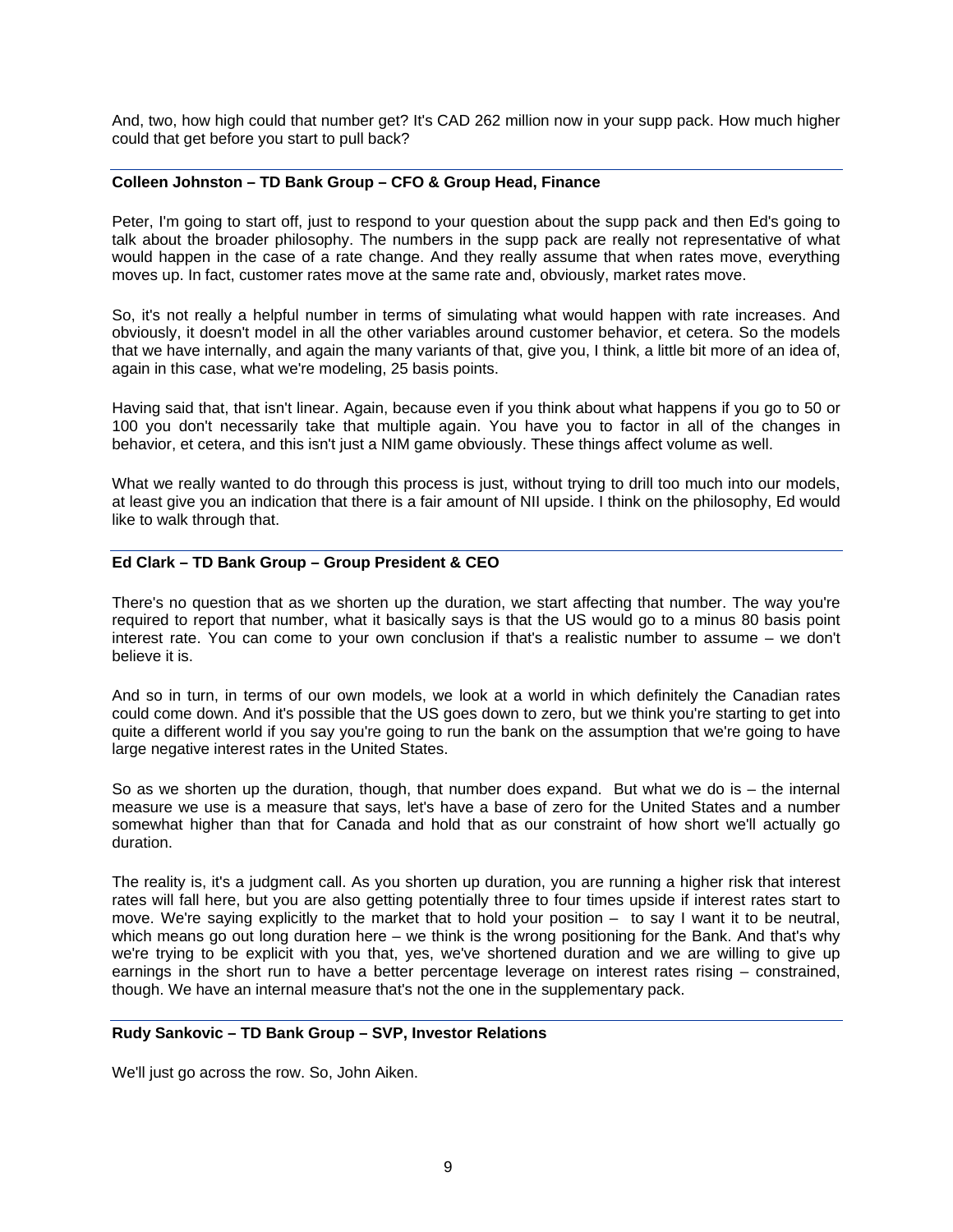#### **John Aiken – Barclays – Analyst**

Ed, in terms of the share repurchase program, keeping in mind TD's historic prudence on capital, but … when we take a look at what you've announced today is lower than what your peer group has done. How aggressive can we assume that you're going to be on the share repurchase program? And, secondarily, can we characterize this as underscoring your recent statements about large acquisitions in the US?

### **Ed Clark – TD Bank Group – Group President & CEO**

First off, I would say when we announce something, we'll probably actually do it, so you can expect that we will actually implement this buyback program rather than announce one. But I think we are in a different position than the other banks, and so we're not going to try to imitate the other banks. They're running their strategy, which is what they believe is good for their bank, and we're running ours.

When you start with the fact that we do earn a higher rate of return on risk-weighted assets or regulatory capital, however you want to mention it, so, therefore, we have a superior ability to generate capital – so in some sense, we have a bigger issue than everyone else. But corresponding to that, we also have more opportunities.

And so I think we, as you know, we have a balance sheet in the United States that's long deposits and short assets. We've been very, very prudent and we'll continue to be very prudent, but we're obviously in the market all the time to say, can we in fact acquire more assets because clearly our return on the US investment would be significantly higher if we could fill in that balance sheet.

Right now, those are difficult to find at returns – risk-adjusted returns – that are acceptable to us. But we wouldn't want to run our capital down to a point where we couldn't afford to buy one – where we had to issue shares for this kind of small … these tend to be small acquisitions. I'll put Target as a small acquisition, sort of order of magnitude. You don't want to have to issue shares.

So we would probably carry a somewhat bigger cushion. We probably have a smaller cushion in terms of the volatility of our capital than some of our competitors, but we would want more of a cushion to be able to do small asset-backed positions. In today's market, we don't see large acquisitions of anything that's of interest to us. I think what I'm trying to say in my statement, when we look at that, we certainly wouldn't rule it out that – as we look at all those factors, as we generate this capital faster than other people, that we would decide, well, the best thing to do is to give it back.

And I do think there's a change in the world that we're in is that we're in a world, a fairly capital intensive world, and so lugging excess capital around waiting for a deal doesn't seem like a very good thing to be doing and so if we have a cushion that will allow us to do small acquisitions, I don't know why we would keep a whole lot more than that.

### **Rudy Sankovic – TD Bank Group – SVP, Investor Relations**

Thanks, John. Go across, Andre.

### **André-Philippe Hardy – RBC Capital Markets – Analyst**

Andre Hardy, RBC Capital Markets. Question on the credit card business. It used to be a business that you described as under-penetrated – you made that statement again in justifying the MBNA acquisition in Canada. Is that still a business you view as being under-penetrated? And if, yes, is it the right time to be looking to increase that business, given the high consumer leverage?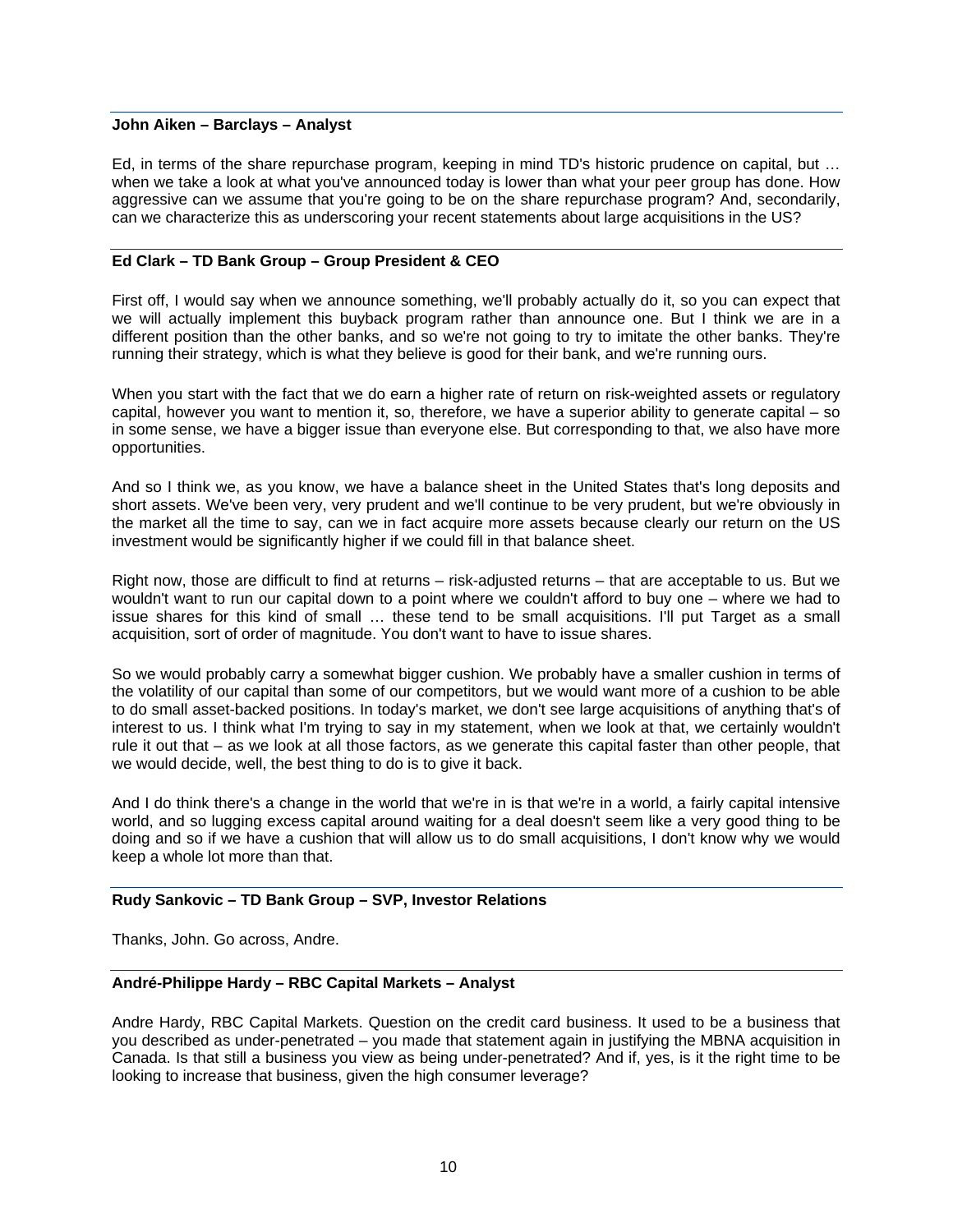### **Tim Hockey – TD Bank Group – Group Head, Canadian Banking, Auto Finance, and Credit Cards**

I'll take that. I'd say in Canada we used to talk about it being underpenetrated relative to its market share versus our sort of traditional 21/22% share. We now have number one share in the credit card space, so we would see that as being, yes, still a growth opportunity, but certainly not one that we would have had, say, five years ago. The question for us is North American, and in that case we certainly believe that there are great growth opportunities in the US ahead of us – if nothing else, other than just penetrating our existing customer base and our US store base.

### **Ed Clark – TD Bank Group – Group President & CEO**

I guess the one follow-up comment I'd make is that the MBNA turned out to be a terrific acquisition for us. So it's been a very good acquisition. And I think it was a factor in our winning the Target deal, combined with Target, which also has turned out to be a very good deal.

It's clearly put us in the position where there are more opportunities coming our way in North America. And, given my earlier comments, we have a deposit-rich bank and so that's obviously an area that we run prudently. And I think there it's a matter of building your operational capability to take advantage of the opportunities that are coming our way.

### **Rudy Sankovic – TD Bank Group – SVP, Investor Relations**

Thanks, Andre. Well go front row here.

### **Michael Goldberg – Desjardins Securities – Analyst**

Michael Goldberg, Desjardins Securities. To get back to capital for a second, do you want to reiterate what you probably said in the past? How does continuing dividend growth fit into your capital plans in addition to the share buyback?

And in relation to looking at the asset expansion, if you are going to do something and you've been successful with auto loans, cars and mortgages in the US, would it most likely be in those areas? Or would you want to start adding to your capability in US C&I?

### **Ed Clark – TD Bank Group – Group President & CEO**

I'll start and then I can let Bharat. First off, our dividend policy hasn't changed. As you know, it's a pretty good news story for the shareholders that we said that we would – we moved our dividend payout ratio range and so we're going to get ourselves more in the middle of that range.

As always, we're going to do it the TD way, which is just every year methodically go up to that range, but that implies that our dividends will grow faster than our earnings per share, which is exactly what has been happening. But there's probably a couple years left where that will continue to happen.

We've always separated out your dividend strategy and your capital strategy. If you have surplus capital that you don't think you're going to use in the near future, then buy back shares. If you have great earnings growth, you can have great dividend growth. In our case, it's supplemented by the fact that we decided to change the payout ratio.

I think we don't rule out entering the new spaces of asset generation. But clearly you have to be a lot more careful about doing that  $-$  in a sense buying asset generation capability that you don't have  $-$  than you are expanding it where you already have demonstrated capabilities. So your threshold of returns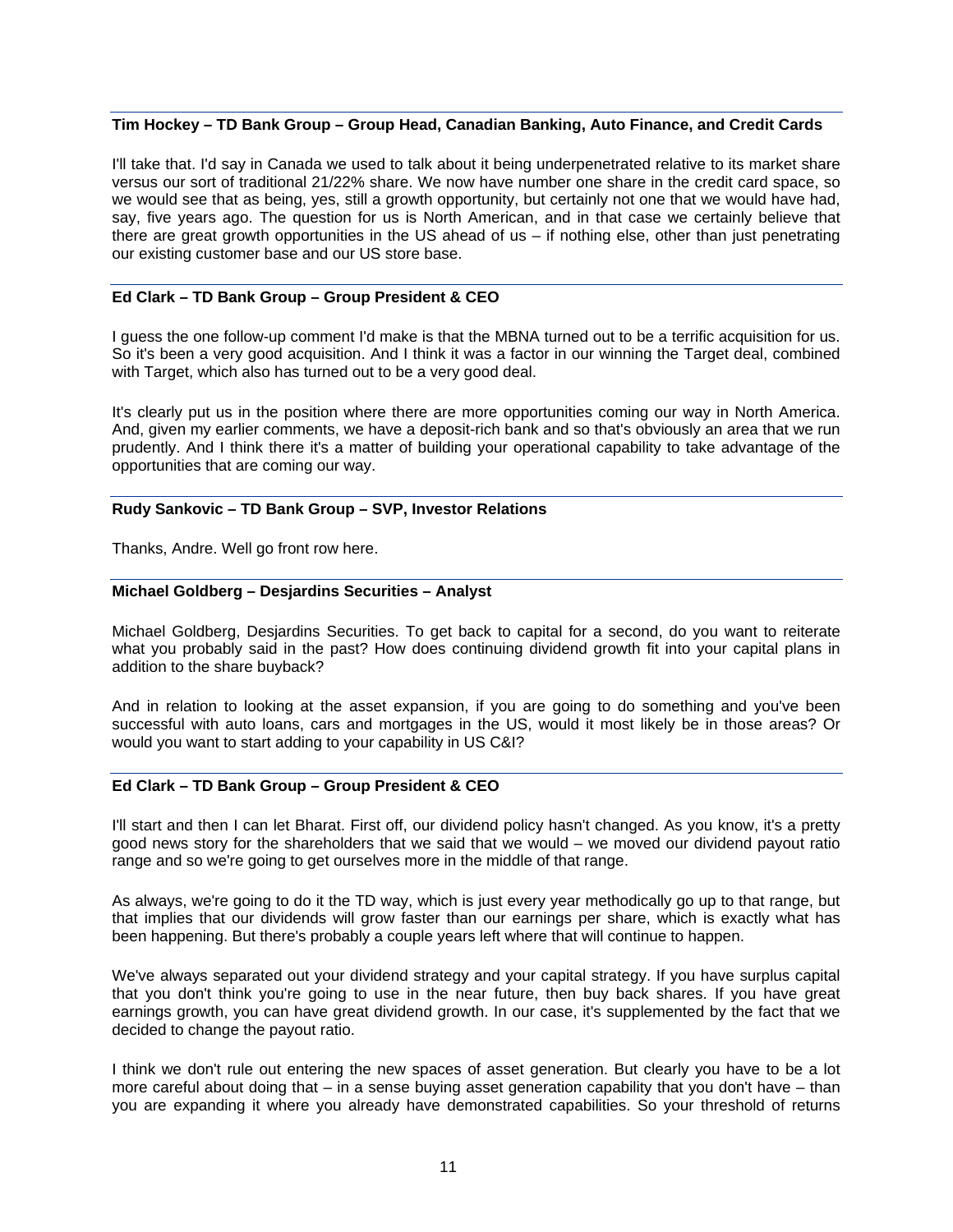would be obviously much higher where you're going into a new piece of territory than it would be if you're just adding onto a portfolio.

## **Bharat Masrani – TD Bank Group – Group Head, U.S. P&C Banking**

Michael, the only thing I'd add is that there are, apart from the three asset classes you talked about, there are other areas that are a focus for us. We already have existing capability but we're adding to those capabilities and those would be in healthcare. We have an interest in building that business even more than what we have today.

The other one is asset-based lending. We do have a small team that we've been adding onto it.

And the third one that has become a new focus area for us, given that we have TD Auto Finance, is dealer floor plan in the US. So those are the types of businesses where we are building out capabilities, and if there were suitable portfolios or assets available in those areas, we would certainly look at it seriously.

#### **Rudy Sankovic – TD Bank Group – SVP, Investor Relations**

Thanks, Michael. Jason?

#### **Jason Bilodeau – TD Securities – Analyst**

Jason Bilodeau, TD Securities. For Tim, your residential secured lending growth was sort of 4% percent year-on-year. I don't want to slice this too finely, but if you marry that with Ed's comments that it looks like housing is in a process of decelerating, could we see this number be slipping into low single digits in the back half of the year? And how does that frame up for your revenue picture? I know we haven't seen the rest of the group yet, but how do you feel your market share in that category has been performing in the last few months?

### **Tim Hockey – TD Bank Group – Group Head, Canadian Banking, Auto Finance, and Credit Cards**

I'll start with the second question. Market share actually in overall real estate secured lending is actually basically flat, slightly up year-over-year, so might be an industry type statement. Yes, we have seen a deceleration in real estate secured lending growth, probably slightly faster than we expected if you'd asked us this time last year. But we're still expecting that number to be in the, call it, high end of the middle, call it 3 to 5, 4 to 6, somewhere in there. But it's decelerating, absolutely.

#### **Jason Bilodeau – TD Securities – Analyst**

And 1-2 just seems to you to be a down side case?

**Tim Hockey – TD Bank Group – Group Head, Canadian Banking, Auto Finance, and Credit Cards** 

Yes, that's certainly not this year.

### **Rudy Sankovic – TD Bank Group – SVP, Investor Relations**

Thanks, Jason. John?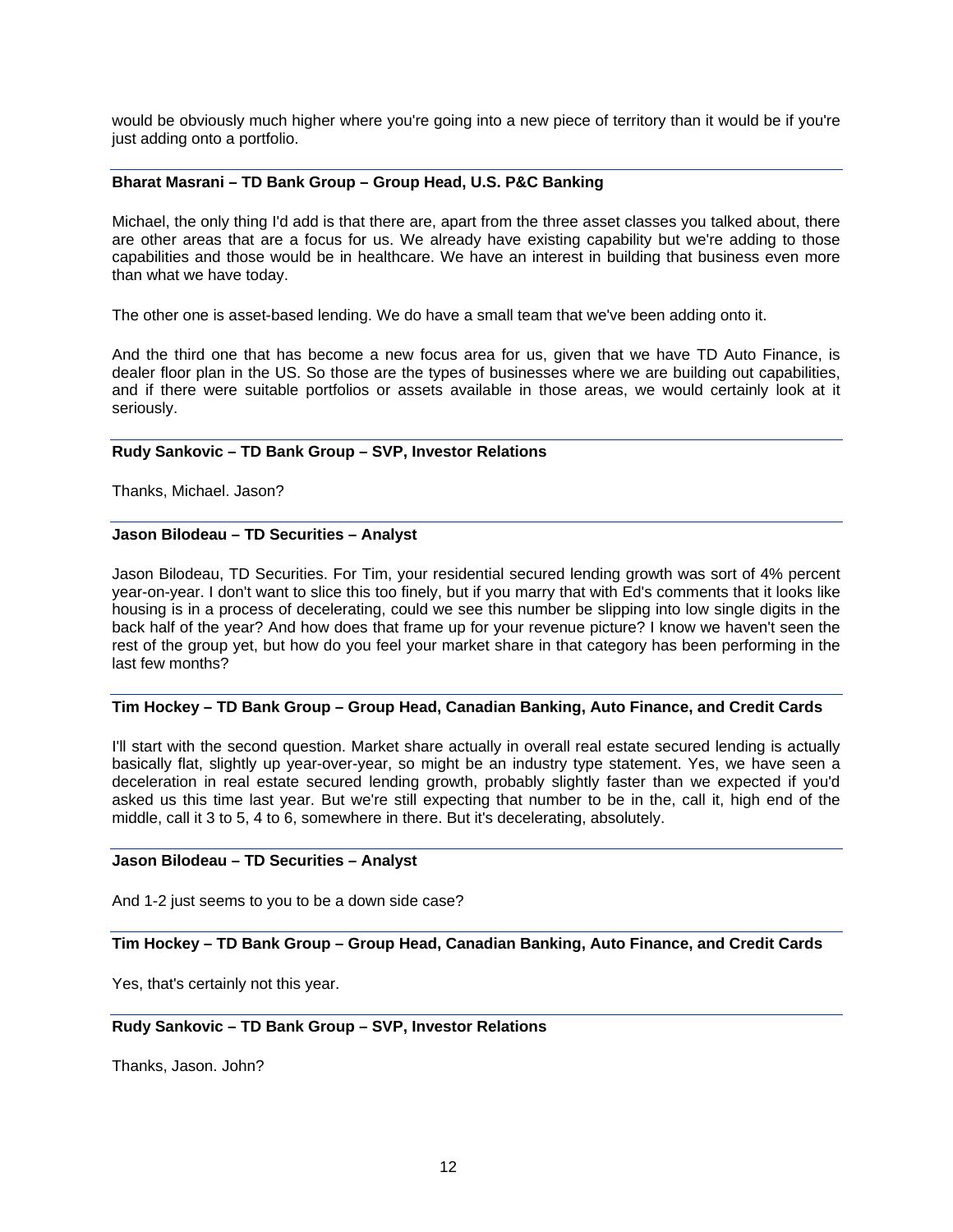#### **John Reucassel – BMO Capital Markets – Analyst**

John Reucassel from BMO Capital Markets. Don't know if it's a question for Colleen or Bharat. Noninterest income in the US business – looks like it was up CAD30 million this quarter versus Q1 and CAD50 million, call it, versus Q2 last year. Is that all Target related? And Target was halfway through the quarter so what else is going on there or should we expect a bigger jump coming in this number for the rest of the year?

#### **Colleen Johnston – TD Bank Group – CFO & Group Head, Finance**

If you look at the quarter-over-quarter increase, that was largely Target. And to your question, Target – we really have half a quarter of Target now so you'll see the full effect in Q3.

#### **John Reucassel – BMO Capital Markets – Analyst**

So was there – not to put too fine – so instead of CAD30 million, was there CAD60 million additional noninterest income fees on this Target portfolio per quarter if I looked at it Q1…

#### **Colleen Johnston – TD Bank Group – CFO & Group Head, Finance**

The increase was about CAD40 million, I think, quarter-over-quarter and, yes, you double that for the full impact of Target on a full-quarter basis.

#### **Rudy Sankovic – TD Bank Group – SVP, Investor Relations**

Thanks, John. Anyone else in the room? Darko.

#### **Darko Mihelic – Cormark Securities – Analyst**

It's Darko from Cormark Securities. Just wanted to follow up with Tim on the residential mortgage question.

Really what I'm after here is I just want to understand what's happening on the ground with respect to Ed's comments earlier about the government changes and what we're seeing at the ground level. I'll give you an example. Table 18 of your Shareholder's Report provides for us the breakdown of your insured and your uninsured residential mortgage portfolio.

If you compare that to last quarter, what you see is your insured actually went down and your uninsured portfolio went up, and not by an immaterial amount. That would sound surprising to me relative to what would have been the behavior, say, a year or two ago. Is the first-time home buyer being kicked out here in the market?

Can you talk to where these originations are coming from? Is the broker origination, the broker-originated mortgages, is that slowing as a percentage of overall originations? I'm just looking for some sort of a flavor for what the government changes have brought about.

#### **Tim Hockey – TD Bank Group – Group Head, Canadian Banking, Auto Finance, and Credit Cards**

I'm tempted to just say it's moderating as expected. (laughter) But I think there's an expectation of a more fulsome answer. If you want color on the ground and you asked a bunch of different questions in there. We're now into what I would consider to be a late spring market.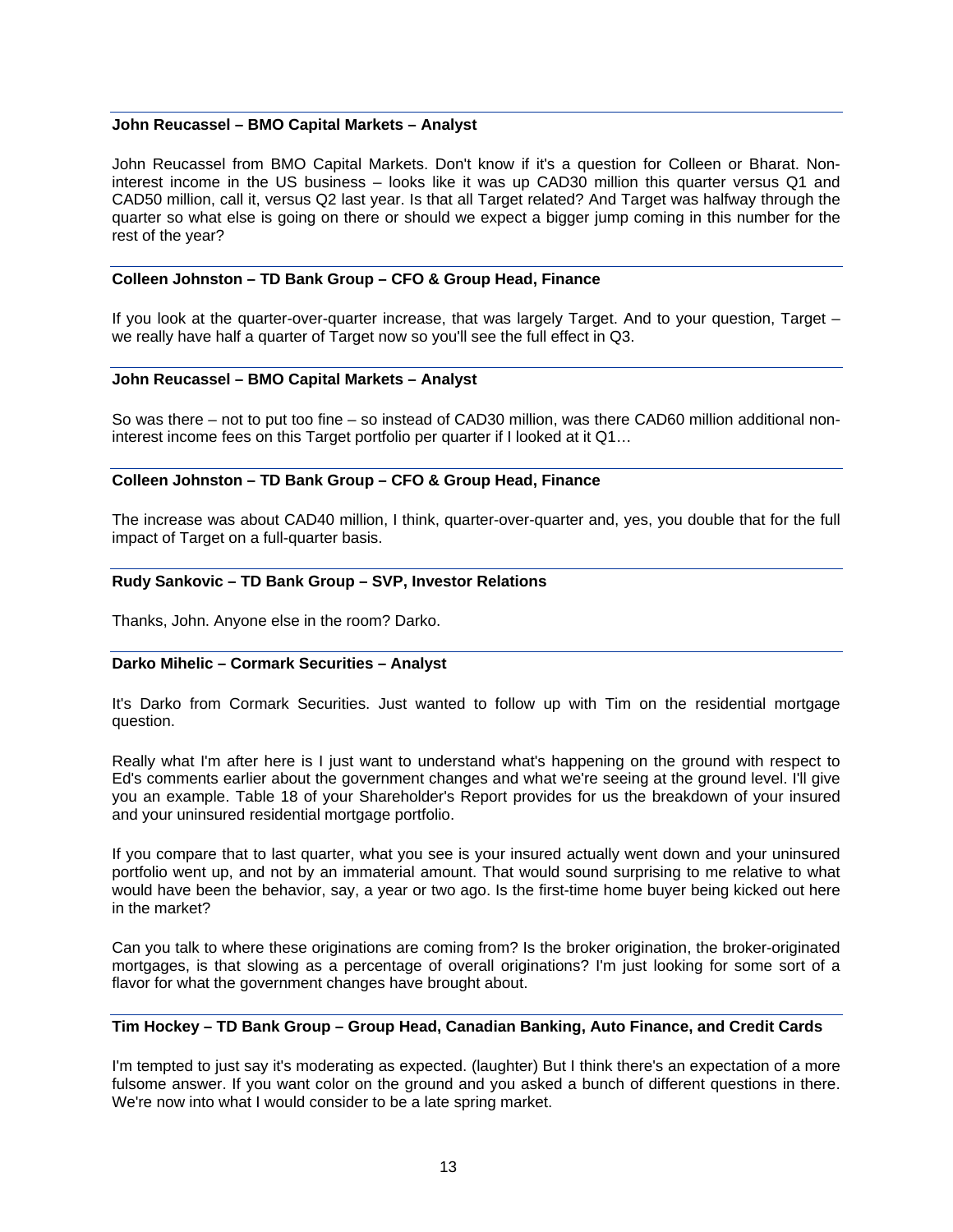If you step back and say what's been happening over multiple number of years, as Ed said, we've been quite concerned about the overall growth rate of real estate secured lending for the last number of years. And so the regulatory changes that have actually been taking place over a number of years, quite prudently implemented over a long period of time, are actually having almost precisely the effect that we would have expected, which is a slow landing.

So to your point about things like what's happening with the first-time home buyer and origination shift, we don't actually track … there's not good stats on first time versus not, but clearly, because of the changes around the high ratio mortgage versus conventional, all the mortgage originations are down year-overyear, but conventional are down less. So in other words, what you would ascribe to be first-time home buyers have actually had more of an impact, which you could say is probably bang-on what the regulatory changes would have expected.

Overall, we're clearly seeing that even notwithstanding a low interest rate environment, and obviously there's been lots of conversation about that rate, that consumers are not backing up the truck and actually creating a frothy housing market as low interest rates are usually incenting them to do. And in other asset classes, obviously, the growth rates are even slower. In terms of channel originations, all channels are down year-over-year. In our particular case, our broker channel is down less, but that I would ascribe much more to service improvements and changes we've made in our own channels as opposed to an industry phenomenon.

Pricing, from that point of view – I would say pricing is aggressive, but not unduly so for a spring market. And clearly it was a cold spring, so that does have an effect on the activity as recently as just last month and early this month. There's some speculation as, is there going to be a resurgence? But if you talk to Craig Alexander at TD Economics, he would say our expectation is still for having a fairly tepid spring mortgage market. So, again, leads us to believe that there's a moderation in effect.

And so we continue to believe that there will continue to be a soft landing, generating the sort of yearover-year growth that we've been talking about going forward. I think maybe the real question is, what if we're wrong? What if in fact that there is a crisis and in fact that it's not a soft landing but it is an asset bubble that bursts.

To that end, we obviously spend a lot of time stressing our portfolio. As we said multiple times, we do stress tests to quite extreme cases including the worst case scenario going back to the depression in Canada. Every time we do that, and we've become quite expert at doing stress tests, it continues to show that in Canada, given the nature of this business, given the government guarantees and the insurance portfolio, that we continue to make money in Canadian banking overall – we don't go into the negative.

So on the one hand, we said we were worried because we think what's good for Canada is good for TD. On the other hand, three or four years into the changes, it's moderating exactly as expected. But if we're wrong, at whatever percentage of likelihood that is, then we still feel good about the stress test. Not sure if Mark has anything to add.

## **Mark Chauvin – TD Bank Group – Group Head & Chief Risk Officer**

The only thing I would add on the stress tests, it's really not the mortgage portfolio that you're worried about. And that if you paint that type of scenario where you have such a reduction in house prices across the country, it's really your other credit portfolios that would be more of a concern – the unsecured credit portfolios, then your commercial portfolio. So we stress that as well, and really to the deepest scenario that we can paint, the Canadian operations remain profitable. It's not a good picture but it's a profitable picture.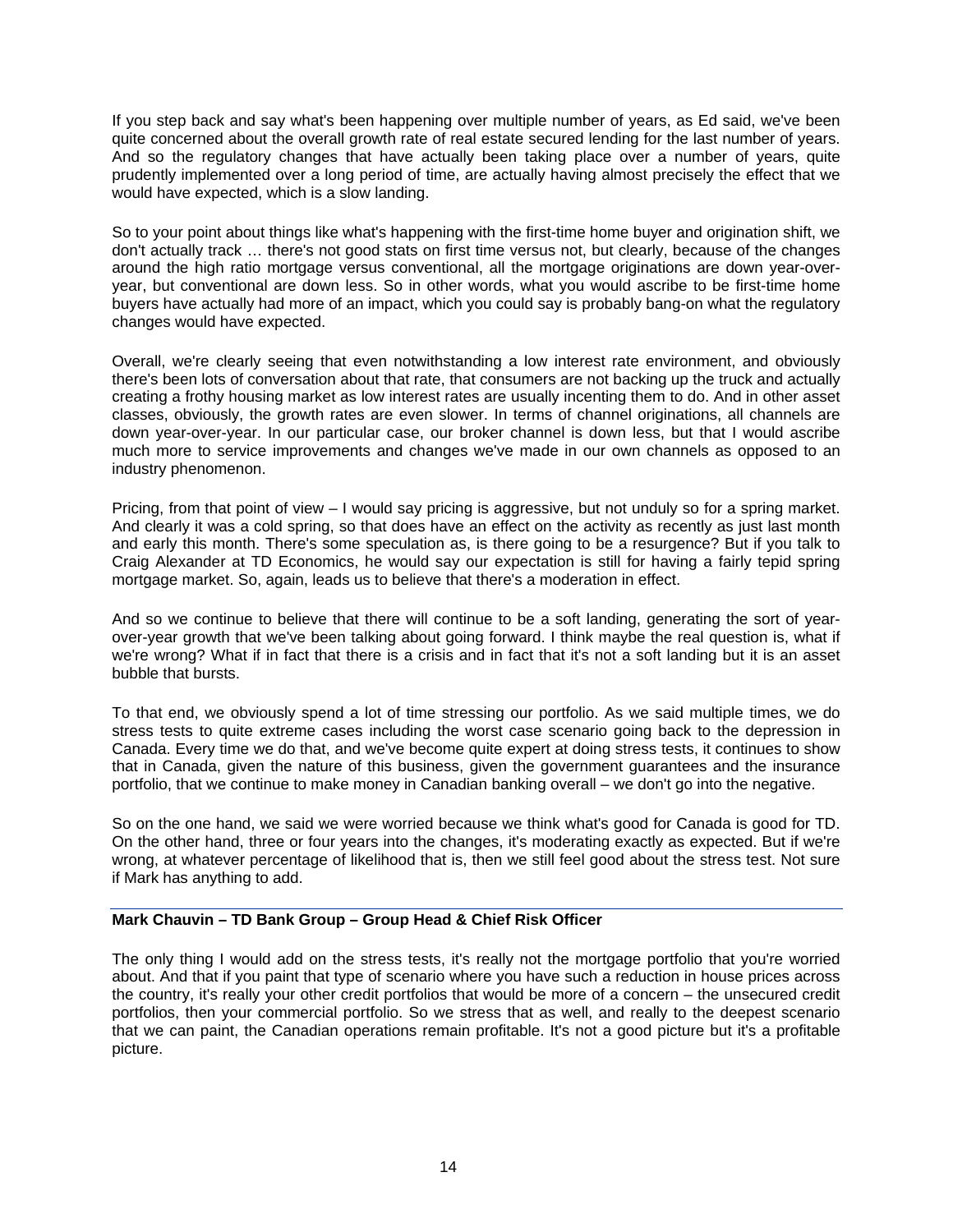### **Rudy Sankovic – TD Bank Group – SVP, Investor Relations**

Operator, why don't we go to the phones now, please.

#### **Operator**

Robert Sedran from CIBC.

#### **Robert Sedran – CIBC – Analyst**

Tim, I want to come back to the credit card issue. There's been a fair bit of chatter in the market about the travel cards and loyalty programs and such. I wonder if you can just give us a sense of whether you're satisfied with your positioning in that segment – how the card has been performing. And then, I wonder if I can paraphrase your earlier answer to the credit card question as, we definitely are looking to gain share in that business, but perhaps not necessarily in Canada.

## **Tim Hockey – TD Bank Group – Group Head, Canadian Banking, Auto Finance, and Credit Cards**

We're quite comfortable with our travel card portfolio, its growth rate. But as opportunities come up and for market share expansion, whether it be in the US or in Canada, we continue to be interested. We think this is a great space, even at this point in the credit cycle.

#### **Robert Sedran – CIBC – Analyst**

What segment of the credit card market is growing more rapidly, Tim?

### **Tim Hockey – TD Bank Group – Group Head, Canadian Banking, Auto Finance, and Credit Cards**

I would say the high-end spend cards. Canadians love their point programs and they continue to use them probably more so than almost any other nation on the planet.

#### **Rudy Sankovic – TD Bank Group – SVP, Investor Relations**

Thanks, Rob. Next question, please.

#### **Operator**

Steve Theriault from Merrill Lynch Canada. Please go ahead.

#### **Steve Theriault – BofA Merrill Lynch – Analyst**

Capital markets question for Bob Dorrance, please. So, Bob, a nice trading number this quarter, exceptional really on the fixed income side and, from what I can see, without any big jump in vol, without any big jumps in originations. I was hoping you could tell us, is there something specific to TD here you can highlight for us on the fixed side or was the environment just better than what I think we've been expecting here for Q2?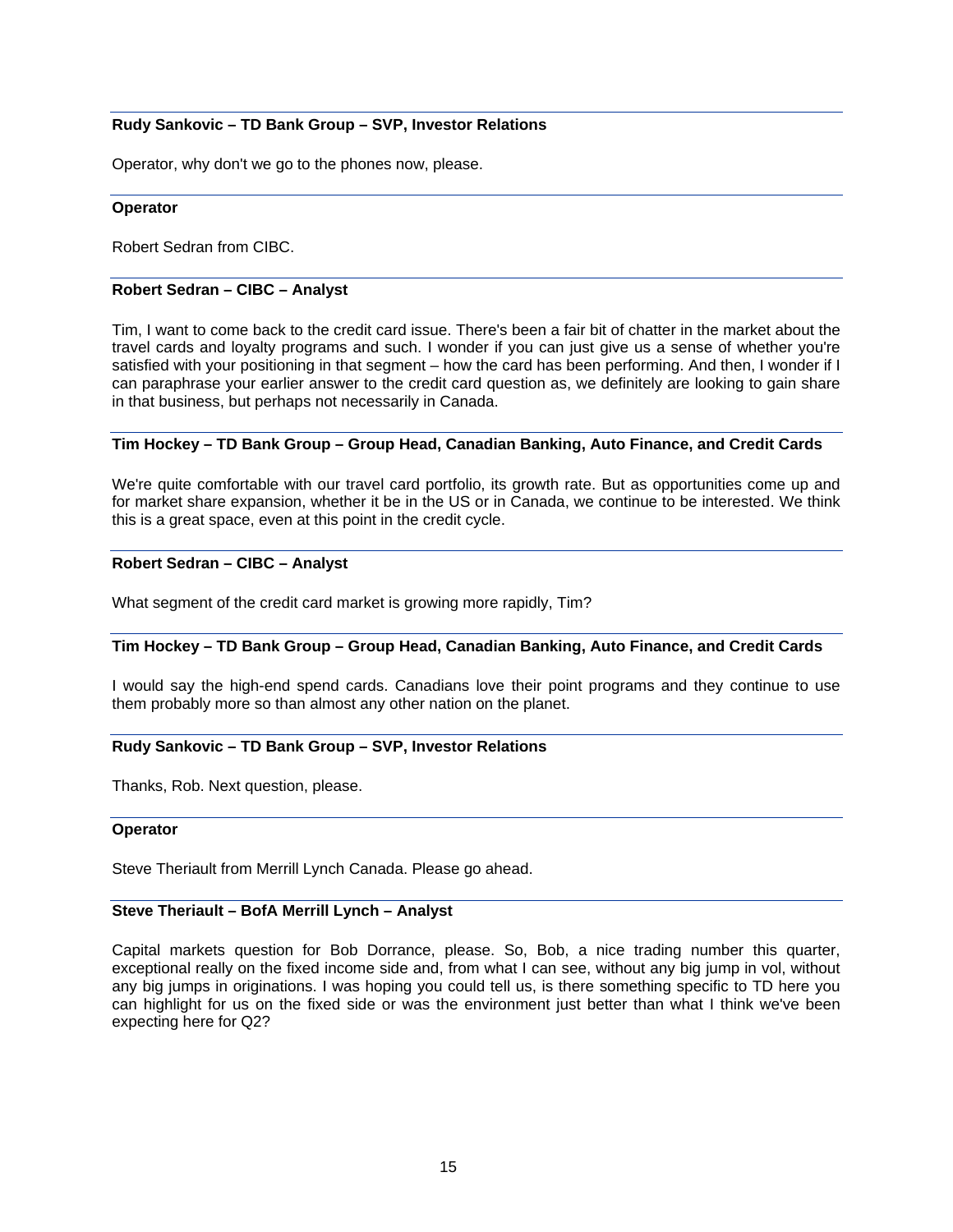### **Bob Dorrance – TD Bank Group – Group Head, Wholesale Banking**

Okay. I'm not sure I can say whether there's anything specific to TD because I haven't seen other results. As you mentioned, the strength in the trading results was driven by the interest and credit category.

The real tailwind in the market thus far during the year, and it's globally, has really been in the credit space, broadly speaking. So corporate credit, financial institution credit have all experienced spread compression or price increases, so good volumes in secondary markets as well as very good volumes in origination markets. When you combine strong origination of credit with positive trends, it's really the secret sauce to having good trading results in that marketplace.

## **Steve Theriault – BofA Merrill Lynch – Analyst**

So nothing unusual, as far as you can tell, it's just a nice supportive environment.

#### **Bob Dorrance – TD Bank Group – Group Head, Wholesale Banking**

No, I think just a strong supportive environment in credit across the spectrum, high yield, investment grade, leverage loan. So all those markets, as I think many of you have been pointing out in your reports, are very strong. The participation in that is really what's driven our results.

#### **Rudy Sankovic – TD Bank Group – SVP, Investor Relations**

Thanks, Steve. Next question, please.

#### **Operator**

Sumit Malhotra from Macquarie Capital.

#### **Sumit Malhotra – Macquarie Capital Markets – Analyst**

Two hopefully quick ones for Colleen. Lot of talk about expense management and how the Bank has put an increased emphasis on that coming into what we expected to be a slower growth revenue year. If I look ahead to Q3, in the last two Q3 conference calls you've told us about a large expense uptick that we should expect in Q4.

If I look ahead to that, in planning, certainly planning through expense management much more coming into this year, has it developed to the point where we're not going to see that kind of increase? Do you expect it to be more of a steady state as far as your expense growth is concerned?

## **Colleen Johnston – TD Bank Group – CFO & Group Head, Finance**

So, Sumit, we're working very hard to even out our expenses over the course of the year, in particular as it relates to initiative and project spend. And I know the last couple of years we've had a bit of that snowplow effect in the fourth quarter and we'd like to try to remedy that. I think the consequence this year is obviously as I think we've had some success in doing that, then our expense growth rates earlier in the year look a bit higher. I'd like to show you better proof points at this stage in the year around what we're going to achieve on a full-year basis.

So my sense is that probably in Q3, just given that phenomenon, you'll probably still see a bit of an elevated rate of expense growth. So I doubt on a Q3 year-to-date basis I'll be showing you a rate of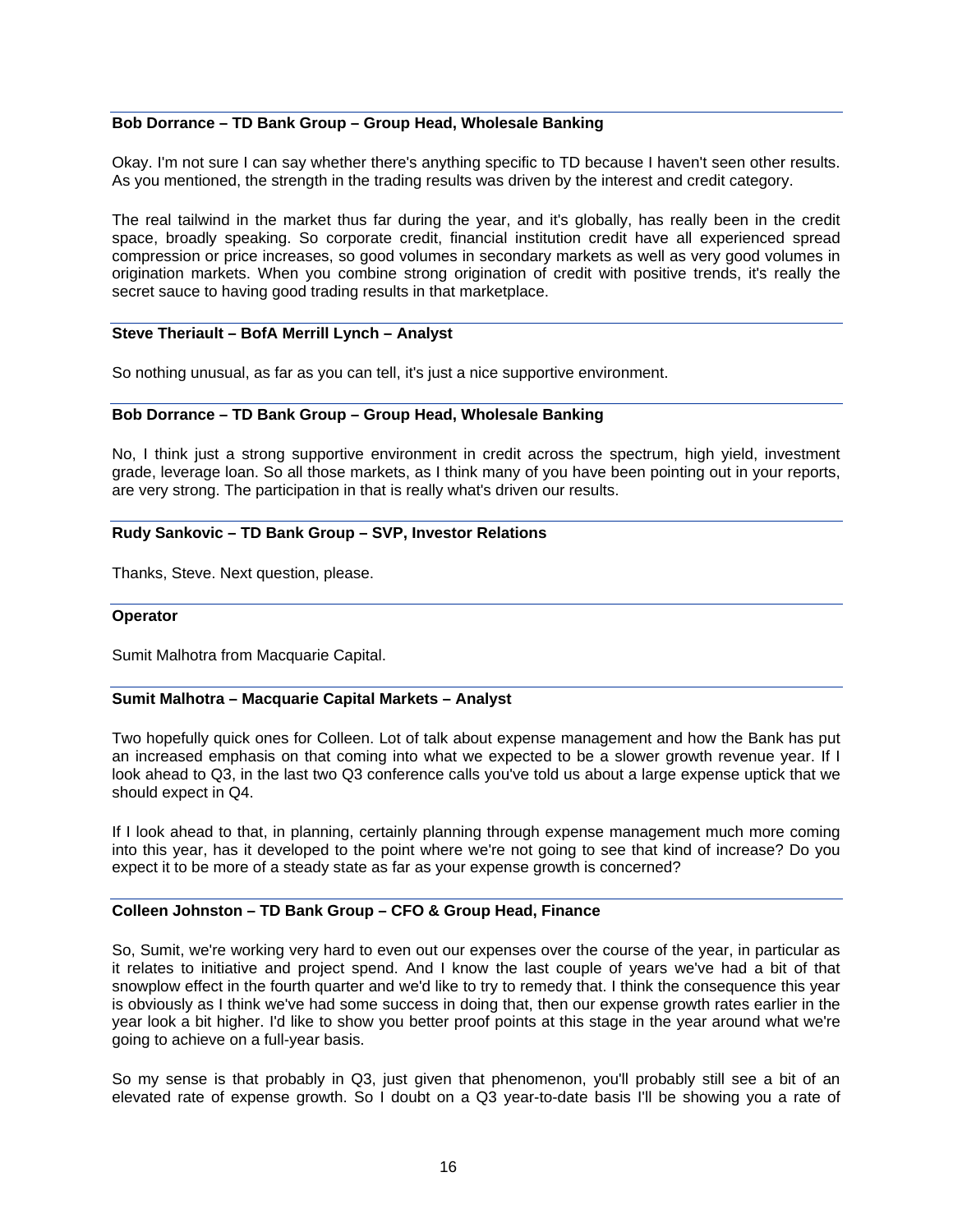growth at 3%, but certainly on a full-year basis. So in other words, what I'm saying is we are really actively managing our expenses so that we don't have that kind of a blip in the fourth quarter.

So again, in fact, I would definitely expect that expenses will be down in the fourth quarter versus the prior year. So that's what we're looking at, at the moment and I think some very good efforts to I think – I believe that at – spreading that expense just means that we can spend that money more wisely and more prudently and we've made a lot of progress on that.

#### **Sumit Malhotra – Macquarie Capital Markets – Analyst**

I agree. That makes sense. The second very quick numbers one for you is within the US segment. So somewhat down the same path John Reucassel was on.

When I look at the Canadian dollar adjusted expense growth sequentially it's about CAD175 million. I know you had warned us that the Target accounting would be somewhat different. So of that \$175 million linked quarter, how much of that would you attribute to Target and whatever that number is, is it fair to say that it just doubles next quarter with the full-quarter impact?

### **Colleen Johnston – TD Bank Group – CFO & Group Head, Finance**

So why don't I just do a quick line-by-line review of Target. I think it would just be helpful to have it on the record.

And we haven't gone into more detailed disclosure on this, just for some competitive pricing reasons.

I'd prefer to use US dollars because it's more directly comparable. If you look at quarter-over-quarter in US P&C, I'd say if you look at the revenue increase quarter-over-quarter, you could sort of chalk that up pretty much entirely to Target. If you look at the PCL line, our PCLs were up. If you exclude Target, actually our PCLs would be down on a quarter-over-quarter basis.

And if you look at our expense growth, which was about \$150 million in US dollars, about two-thirds of that would be Target related and the other increase was really more timing related to expenses. So if you strip out the Target-related expenses, in fact our expenses were down about 1% on a year-over-year basis in the US, which I think was a fantastic result when you consider all of the investments that we're making in that franchise. If you look at the Target contribution overall, I know when we announced the deal we had talked about a 1% ROA on the deal and I'm happy to say that we're actually achieving a result that's in excess of that number. So we're actually quite pleased with where we started off with Target in the first couple of months.

### **Sumit Malhotra – Macquarie Capital Markets – Analyst**

That's very helpful. Any impact on the tax line because of Target or is that 15%-ish level in the US a reasonable run rate for your business right now?

### **Colleen Johnston – TD Bank Group – CFO & Group Head, Finance**

So, no, it didn't have any impact on the tax line. But I would just remind everyone that in the US, first of all, our tax rate is sustainable roughly at that level, I'd say probably in the sort of 15 to 18% effective tax rate. And that effective tax rate has come down certainly versus last year and a little bit quarter-overquarter and that's because we're doing more of these tax advantaged loans and investments, partly which is a requirement under the Community Reinvestment Act.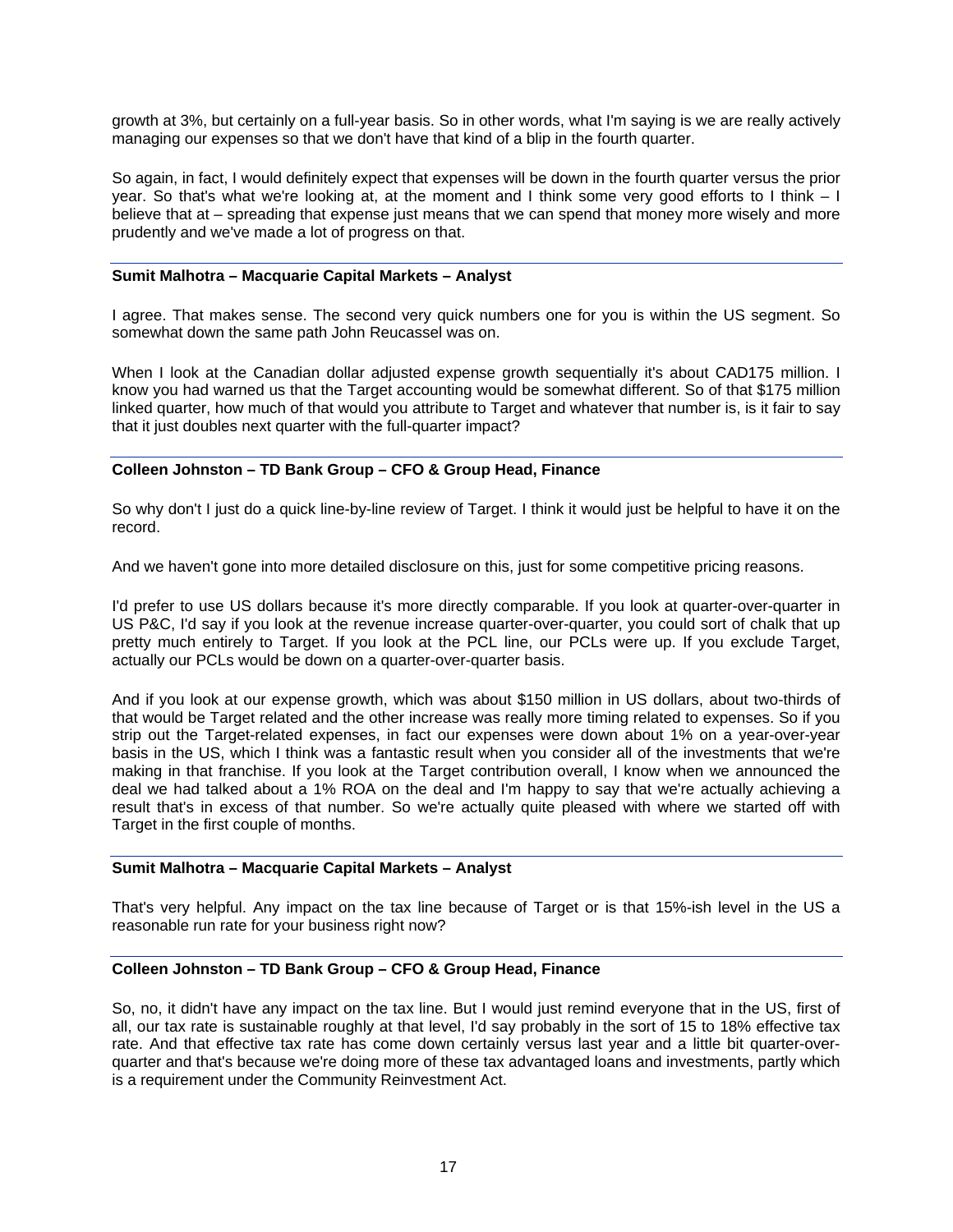The way that works from a reporting standpoint is that actually creates losses at the revenue level and all of the benefit goes into the tax line. So even just the way the mechanics work as you ramp up that business, would suggest a lower effective tax rate. But I would assure you it's sustainable at roughly that level. And so what that does, when you look at the all Bank tax rate – and I would say the best way to look at that is on the adjusted TEB basis, which it may look a little low – but I would say partly it's a decline in the US rate, partly Wholesale was down a bit and then mix of business is really driving that rate.

I've had a number of questions today. So I thought I would just expand my answer on that.

### **Rudy Sankovic – TD Bank Group – SVP, Investor Relations**

We're running a little tight on time, so I'd ask that any remaining questions to be fairly brief if possible. Next question, operator.

#### **Operator**

Gabriel Dechaine from Credit Suisse.

#### **Gabriel Dechaine – Credit Suisse – Analyst**

Commercial real estate in Canada, you've got CAD21 billion of loans. It's grown pretty fast. Can you just tell me what's been driving that growth and it's in two buckets, residential and nonresidential? And then quick one for Al Jette if he's in the house. Page 17 on the supplement, mortgages securitized and retained, it's up CAD7 billion quarter-over-quarter. What's driven that? I guess relatedly, are you securitizing loans with the anticipation of using more capacity in the CMB program because industry growth has gone down, something like that that might help your NIM down the road?

#### **Mark Chauvin – TD Bank Group – Group Head & Chief Risk Officer**

Gabriel, it's Mark. I'll address the real estate question. As you point out, on the Canadian residential real estate, we have about CAD13 billion. That consists about three-quarters – or roughly about that amount – is operators of multi-unit residential buildings, they're apartment buildings. They would all be secured with mortgages. The maximum loan to value would be 75% but it would average below that. And it would all generally be recourse.

The balance of it, of about the remaining 25 to 30% would be the residential home builder/developer, and our condo exposure would be in that area, would be in that segment as well. Again, this is an area that's remained relatively constant over the years for us. We have a pretty constant customer base. We continue to do transactions that we think are strong and there are strong transactions out there. And the loan quality across that portfolio is quite strong and remains strong.

In terms of the nonresidential of about CAD8.4 billion, I'd say 60 to 70% of that is commercial mortgages. So they would be against income-producing properties, secured by mortgages. Maximum mortgage would be loan to value at origination but the average would be closer to about 65% and they would be recourse. The balance of that is generally where we deal with a real estate company that wants an operating line of credit that we secure by taking a charge on real estate within our normal real estate lending guidelines. Again, the quality in both of these portfolios is, well, as across the entire Canadian commercial, as I indicated earlier, is very strong but we've had a very good track record in these two segments as well.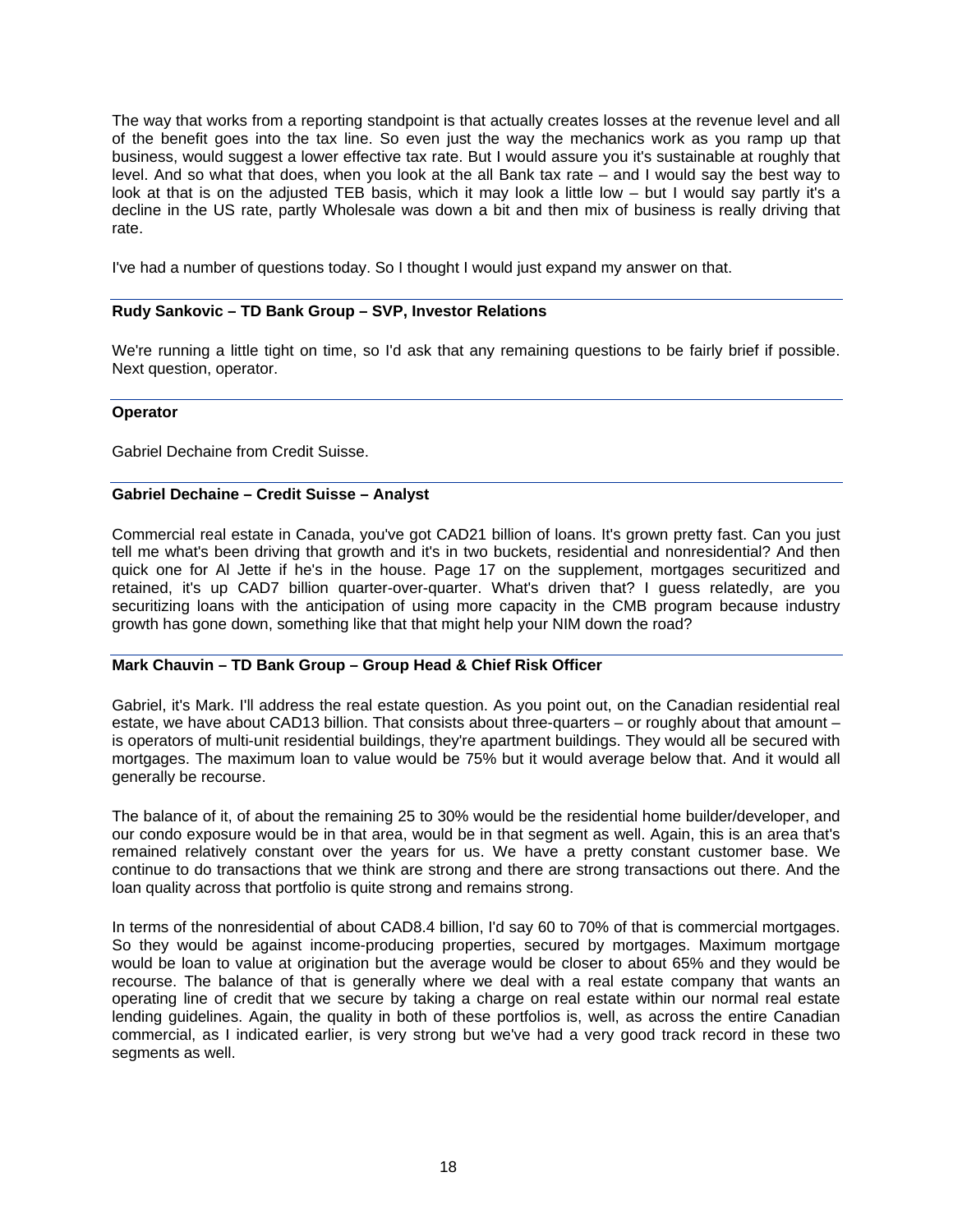### **Gabriel Dechaine – Credit Suisse – Analyst**

So three quarters of that CAD13 billion is apartment buildings basically?

#### **Mark Chauvin – TD Bank Group – Group Head & Chief Risk Officer**

Correct, with the first number, yes.

#### **Colleen Johnston – TD Bank Group – CFO & Group Head, Finance**

Just speaking on behalf of Al Jette here, the increase in the MBS holdings that you called out, Gabriel, was mainly in Canada, and reflects liquidity management actions in part related to various wholesale funding maturities later in the year. So the increase doesn't really reflect any change in strategy in terms of the way we're running the bank.

And just in the interest of time I'm happy to follow up with you later if you want to probe that a bit more. It's pretty straightforward, though.

### **Rudy Sankovic – TD Bank Group – SVP, Investor Relations**

Thanks, Gabriel. I think we have time for one last question, so, operator.

#### **Operator**

Mario Mendonca from Canaccord Genuity.

## **Mario Mendonca – Canaccord Genuity – Analyst**

If you could help me think through some of your disclosures. First on slide six in the presentation, you referred, and this very likely be for Tim again, you referred to 4% revenue growth, if you exclude the MBNA credit mark release and 1% adjusted expense growth. I don't think the message you're sending is that you think 3% operating leverage in domestic retail is reasonable. Would that be a fair statement?

### **Tim Hockey – TD Bank Group – Group Head, Canadian Banking, Auto Finance, and Credit Cards**

No, that's right. If you look at the headline numbers, you're essentially saying, it looks like it's flat but in actual fact it's more like a point and a half. And I guess if you're asking how do I feel about the operating leverage going forward in the second half, I believe that that's achievable at that level even at lower revenue growth rates.

## **Mario Mendonca – Canaccord Genuity – Analyst**

So the 1.5?

## **Tim Hockey – TD Bank Group – Group Head, Canadian Banking, Auto Finance, and Credit Cards**

Yes, about there.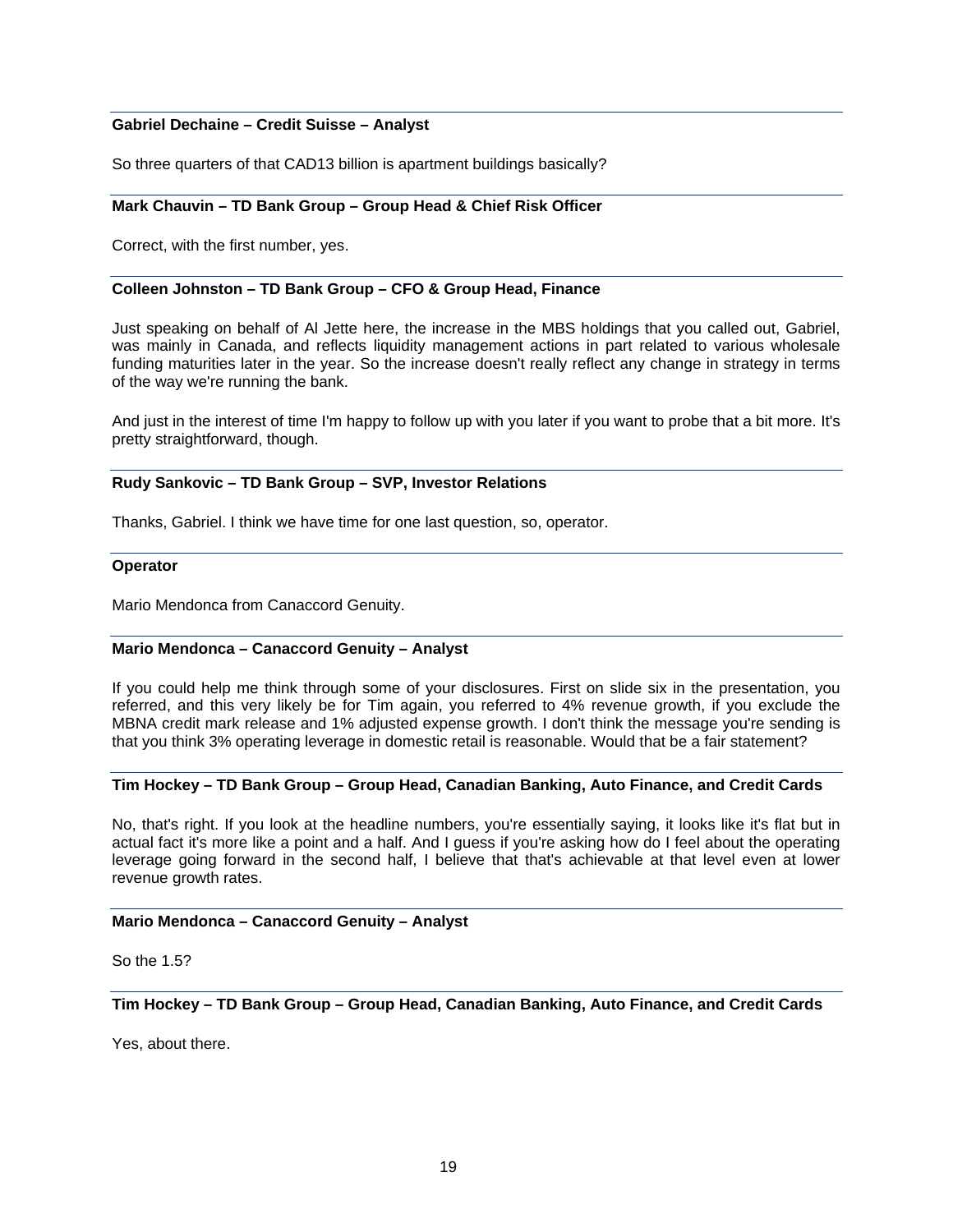### **Mario Mendonca – Canaccord Genuity – Analyst**

If I could just squeeze in one other quick one that threw me off. In the presentation page 25 you also referred to operating leverage – not operating leverage, I'm sorry, you refer to loan to values in domestic mortgages or real estate secured as about 40%, sorry, just bear with me, 47% average current loan to values. But in the Report to Shareholders, also page 25, the loan to values look obviously very different.

What difference are we looking at here? The newly originated, newly acquired? Is that the difference? If so, what does newly mean? What time period are you talking about.

### **Mark Chauvin – TD Bank Group – Group Head & Chief Risk Officer**

Yes, the difference is the latter is originations and that would be during the last quarter.

#### **Mario Mendonca – Canaccord Genuity – Analyst**

Oh, so everything disclosed on page 25 is a last-quarter disclosure?

#### **Mark Chauvin – TD Bank Group – Group Head & Chief Risk Officer**

On 25 of the  $-$ 

## **Mario Mendonca – Canaccord Genuity – Analyst**

Report to Shareholders.

### **Mark Chauvin – TD Bank Group – Group Head & Chief Risk Officer**

Yes.

## **Rudy Sankovic – TD Bank Group – SVP, Investor Relations**

Thank you very much and, Ed, over to you for final remarks.

#### **Ed Clark – TD Bank Group – Group President & CEO**

Great. Thank you and thank you for staying on for a little bit past 4 o'clock here. So I guess our main message is that we foreshadowed most of the issues that are in the industry here and that we've ended up so far in the first half about where we expected.

If we look forward, we believe that if interest rates stay flat, which we keep underscoring it has to be a planning assumption, that it isn't a forecast, we probably have one more year of NIM compression and then by that point, by the end of 2014, we will have actually worked through the NIM compression for the Bank and so we won't have this downward pressure. I think there is a possibility that the US recovery, if it keeps on coming on as strong, that that assumption that flat rates are here for that period of time will turn out to be erroneous, but it's the right basis to run the Bank. And we are adjusting to that environment and we have to adjust in terms of how we manage expenses and how we manage the expense structure of the Bank.

And we have to adjust in how we manage capital and we want to do that in the TD way, which is a way that says, but at the same time we're not going to give up future growth. So we're willing to take short